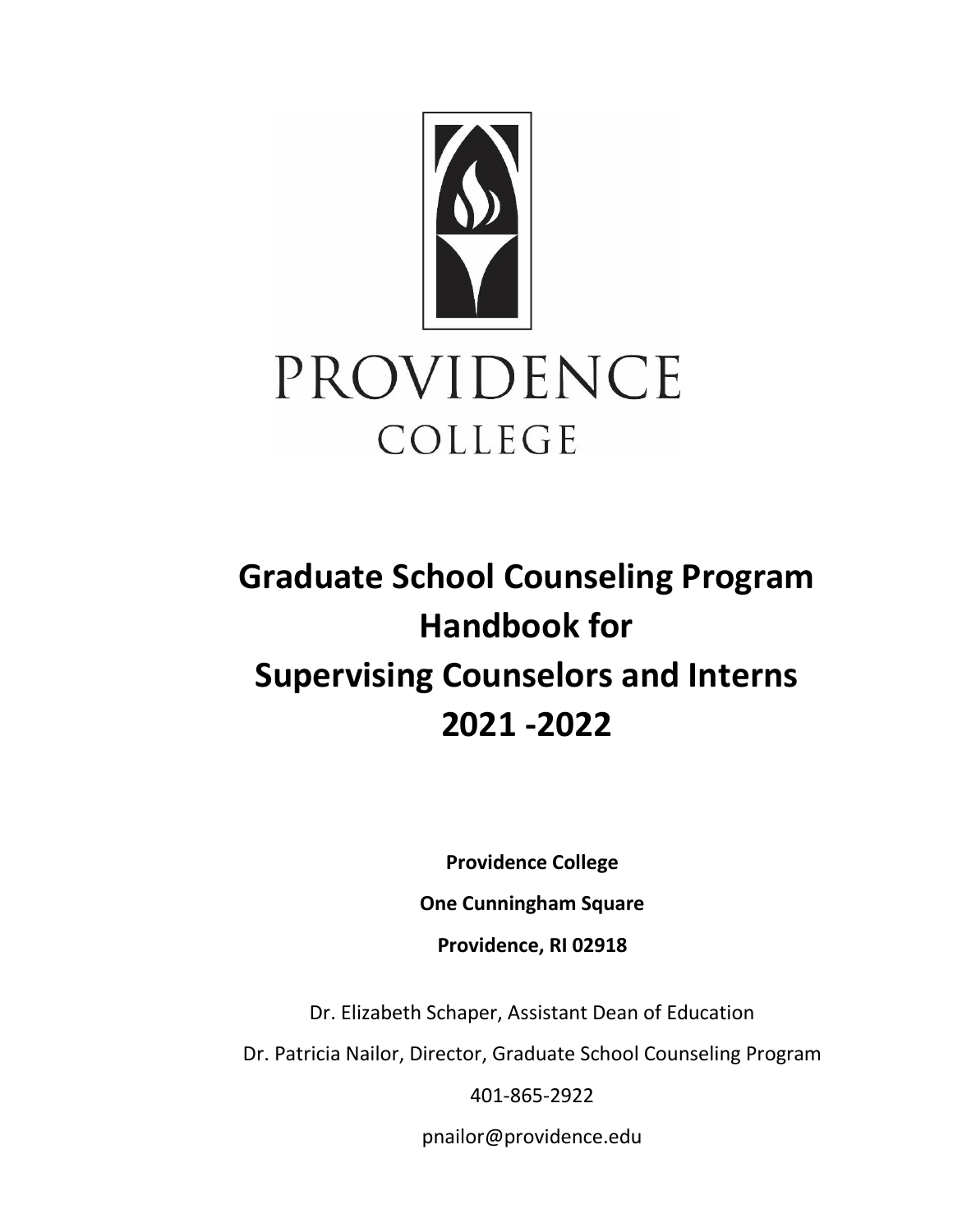# **Table of Contents**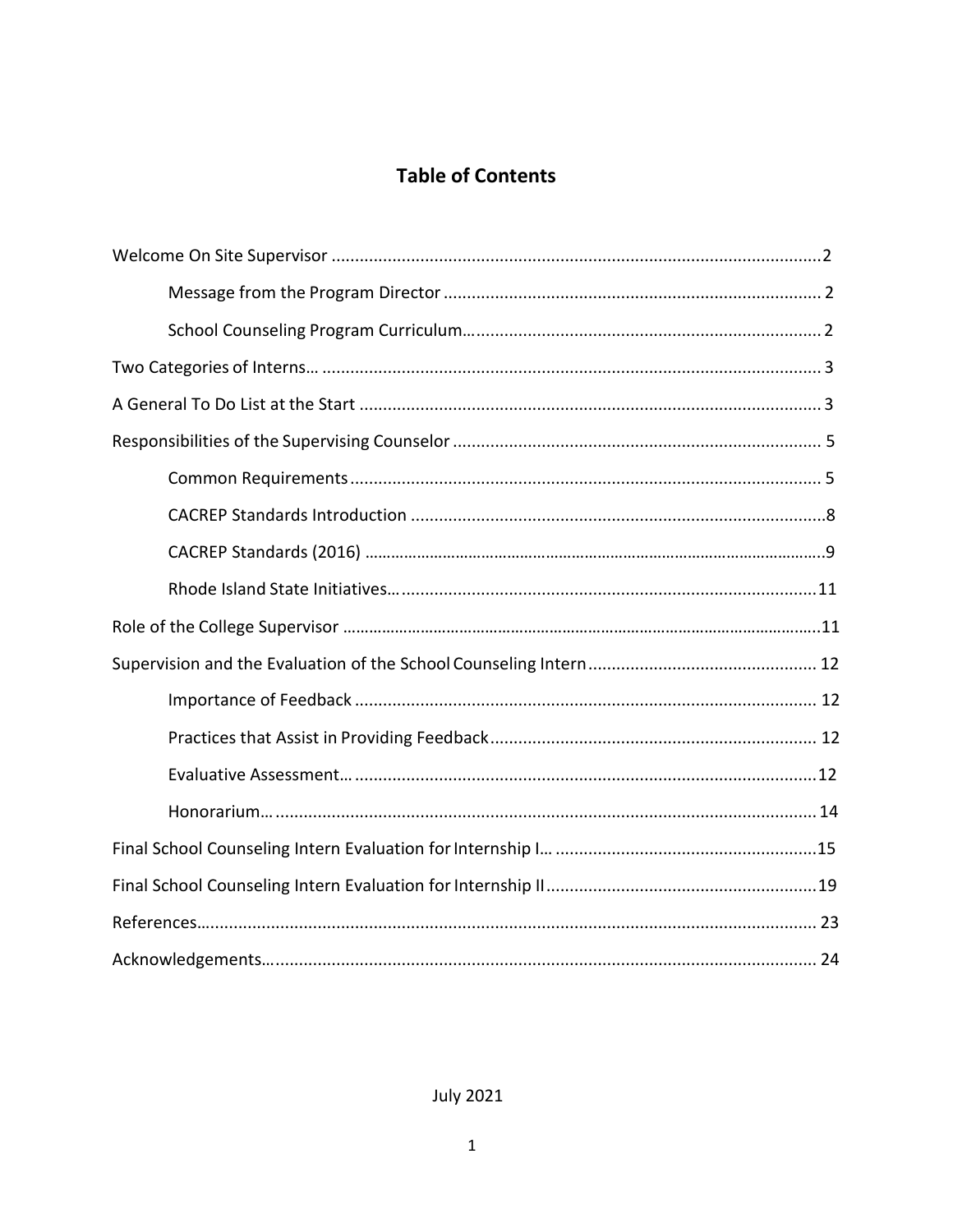## **Welcome to the On-Site Supervisor**

#### To: Supervising School Counselors

I want to thank you for accepting the responsibility to serve as the supervisor of a Providence College school counseling intern. Your professional experience in developing and guiding the candidate through 300 hours of internship hours is deemed invaluable and is viewed as the capstone of the program. Over the years, the Providence College School Counseling Program faculty has been very fortunate to have worked with skilled and experienced supervisors at all levels of education. Without the dedication and commitment of the supervisor, the candidate would be denied the opportunity to gain the necessary, positive experience within a clinical environment essential for the candidate to perform at expected standards and levels of competency. The program faculty believes strongly that school counselors make a significant difference in the lives of students. During this time when students experience the stress associated with bullying, divorce, depression, anxiety, suicide, pregnancy and drug and alcohol abuse, it becomes an inherent obligation of today's school counselors to instruct and supervise the school counselors of tomorrow. By signing on, you have accepted this challenge.

Prior to the start of the internship, candidates have completed or are in the process of completing the following courses within the School Counseling Program:

- EDU 540 Principles of Guidance
- EDU 541 Theories of Counseling
- EDU 501 Fundamentals of Research
- EDU 542 Career Information
- EDU 538 Developmental and Cross Cultural Theories in Counseling
- EDU 558 Ethical and Legal Issues in Counseling
- EDU 562 Assessment, Measurement and Data in Counseling
- EDU 546 Group Counseling
- EDU 645 Families in Crisis
- EDU 829 Designing and Implementing a Counseling Program
- EDU 544 Pre-Practicum Training
- EDU 548 Counseling Practicum

Although each of these courses has an abbreviated clinical component, they remain fundamentally theoretical in nature. The knowledge acquired within each course becomes actualized and achieves practical applicability only within the context of the clinical setting supervised by professional like you.

Thank you again for your willingness to serve as a supervising counselor.

Dr. Patricia Nailor, Director, Graduate School Counseling Program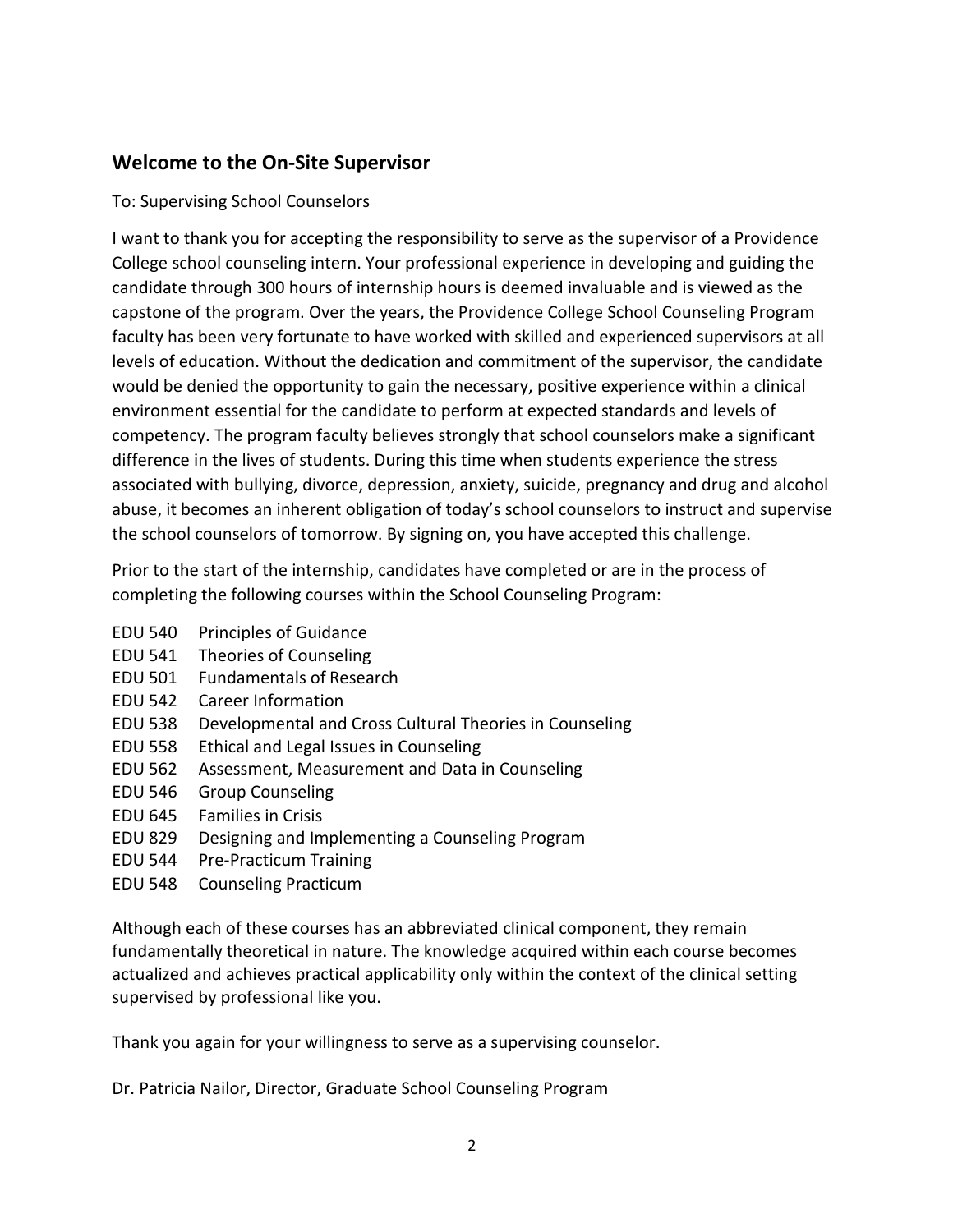## **Two Categories of Intern**

Prior to 2012, there existed within the School Counseling Program but one category of candidate, one comprised of teachers only. A precondition that had to be met was the successful completion of a minimum of two years as a classroom teacher. Hence, members of this sole category shared the following commonality: each majored in Education as an undergraduate; completed student teaching; spent years in the classroom; and approached their internship with an understanding of the culture of the school building.

Then in 2012 major revisions were adopted relating to State of Rhode Island certification requirements. No longer was it mandatory for prospective candidates to have served satisfactorily for at least two years as a classroom teacher. Nor was it any longer necessary to have majored in Education as an undergraduate. Rhode Island now joined other states in liberalizing the requirements making them less exclusionary toward those who majored in other fields of study. This change essentially created a second category of candidate, one comprised of non-educators, some of whom serve as Graduate Assistants concurrently with being enrolled in the School Counseling Program.

Understanding the differences which exist between these two categories is essential for the supervising counselor. Taking these differences into account provides the supervising counselor the opportunity to modify the model of supervision chosen for working with interns with such varying backgrounds and starting positions. To assist the intern and supervising counselor, a relevant handout will be provided. It is from: Studer, Jeannine R. *Supervising the School Counselor Trainee-Guidelines for Practice.* Alexandria, VA: American Counseling Association, 2006.

## <span id="page-3-0"></span>**A General "To Do" List at the Start**

This list of suggested items should be modified in formality according to the status of the candidate. If the candidate who is about to begin his/her internship is an experienced classroom teacher-an educator and a member of the school's faculty-less formality may be required. However, if the status of the candidate can be best categorized as a "non-educator" then more formality and stricter adherence to these suggestions may be in order. Elements of interest commonly found in the "non-educator" intern are: in strong position to meet the qualifying score of the Praxis Test-Professional School Counselor (most candidates pass the test on the first try); achieved a minimum of 3.0 cumulative G.P.A. as an undergraduate-often in the field of psychology or sociology; and completed all field work in all courses of the program to date.

1. Introduce the school counseling intern to the principal and other members of the administrative team. Insure to include all members of the student support team such asthe nurse, school psychologist and social worker. Also introduce the intern to the guidance and school secretaries, school librarian, reading consultants, resource teacher and custodian. Most importantly, have the intern meet the other school counselors of thedepartment.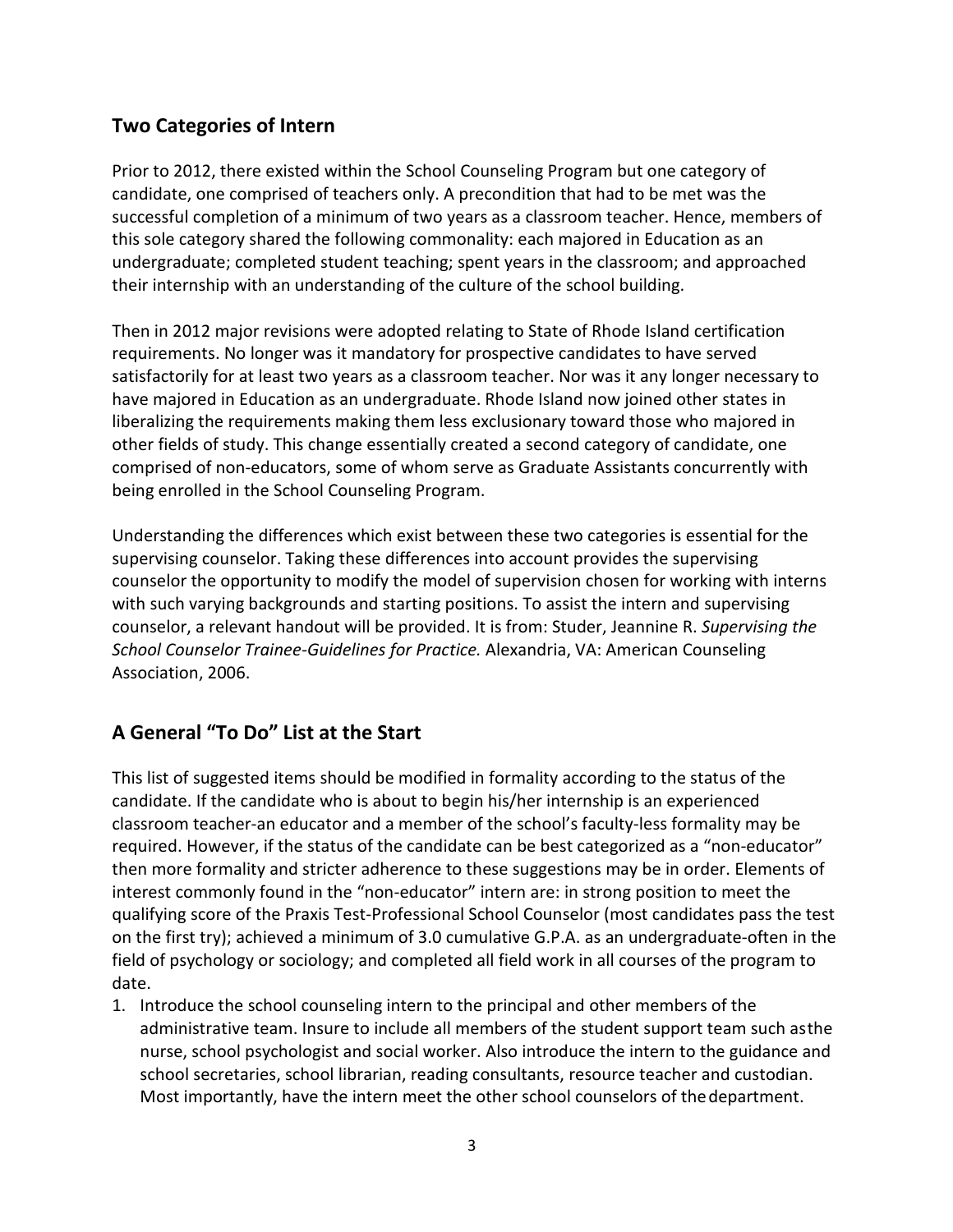Over the span of the 300-hour internship, it will be expected that suitable amounts of time will be dedicated to allowing the intern to work with these other school counselors. The intent of delegating this supervisory responsibility is to promote the exposition of varying counseling styles from which the intern may learn.

- 2. Orient the intern to the school building.
- 3. Explain school procedures regarding sign in/sign out protocol. Discuss what is expected relative to dress, parking, security, coffee/water, smoking, lunch and faculty room demeanor.
- 4. Inform intern how to contact the supervising counselor if he/she is unable to be present on a day when expected.
- 5. If space allows, establish a work area for the intern. This might be as simple as adding another desk, table or shelf.
- 6. Verify that the Bureau of Criminal Identification ("BCI") check has been completed andis current.
- 7. Develop a schedule with the intern for internship hours, including time every week to meet with the supervisor for feedback and discussion.
- 8. Discuss intern's goals for the internship. Within the first month develop an internship contract with the intern identifying mutually agreed upon goals, the requirements ofthe intern and how the intern will be evaluated.
- 9. Explain your style of supervision, expectations and hopes for your intern. (Refer to the handout: "Supervising the School Counselor Trainee - Guidelines for Practice" by Jeannine R. Studer)
- 10. Explain how counselors are currently utilizing their time (registering/welcomingnew students, adjusting schedules, etc.). Allow intern to observe counselors inaction.
- 11. When the opportunities exist, introduce your intern to your students and explain to them the role of the intern and that they should expect times when there will be student-intern interaction.
- 12. Make the intern feel as though he/she is part of the department. Although the intern is there primarily to learn and develop, the intern is expected to assist and make a meaningful contribution particularly with the 40-hour Project required during the second semester of internship. In schools where the counselor: student ratio is unusually large, interns have been frequently cited as having developed into valuable assets in the past.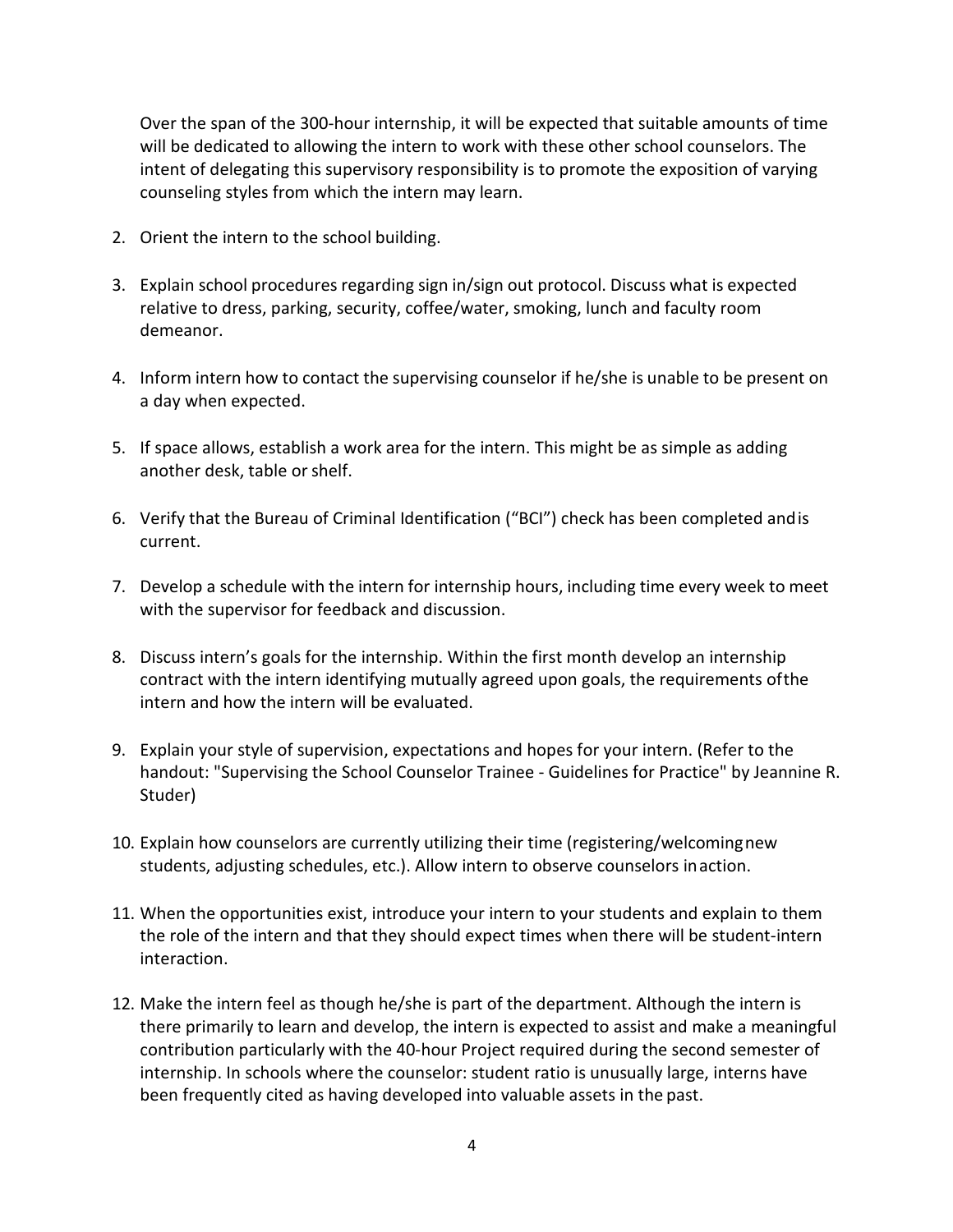- 13. Reinforce the significance of maintaining confidentiality now that work in the clinical setting is about to begin. This conversation should also include examples of ruined careers due to lack of strict adherence especially through the abuse of social media.
- 14. Accompany the intern to the area where students utilize technology such as when working on career exploration, the common application, etc.
- 15. Initiate a discussion identifying three students that might be assigned, in time, to work with the intern. These students may or may not have been found eligible for special education services due to identified behavioral issues or learning deficits. Ultimately, each will be made a subject for a required assignment-the case study. At least one of these students must be from a multi-cultural background.

## <span id="page-5-0"></span>**RESPONSIBILITIES OF THE SUPERVISING COUNSELOR**

Supervising counselors have mentored many Providence College school counseling interns throughout their careers. At each opportunity, they are faithful to ensure that interns will be exposed to any and every learning experience possible. This level of professional commitment coupled with the challenges found in today's school environment might be adequate alone in guaranteeing a successful internship. However, specific intern tasks must be made available to the supervisor to ensure comprehensive oversight throughout the internship. These tasks which take the form of learning objectives are grouped into three categories: Common Requirements, CACREP Standards and State Initiatives. The supervising counselor should assist the intern in developing the skills within these areas in order to intervene with students more effectively.

#### <span id="page-5-1"></span>**Common Requirements**

- 1. **Technology in the workplace**. All schools use software programs such as ASPEN, NAVIANCE and SKYWARD as management tools. The graduate school counseling intern is generally considered to be highly technologically proficient. Needed is the opportunity to become familiar with the applicable software program being used in the district.
- 2. **Group counseling**. Schools provide ample opportunities for interns to interact with groups. The advisory period serves as a common forum. Interns in the past have gained valuable experience in leading groups whose members share mutual concerning interests such as feeling the loss of a family member or holding the status of an international student.
- 3. **School Counseling Core Curriculum**. In accordance with the ASCA National Model, "school counselors provide direct instruction, team teach or assist in teaching the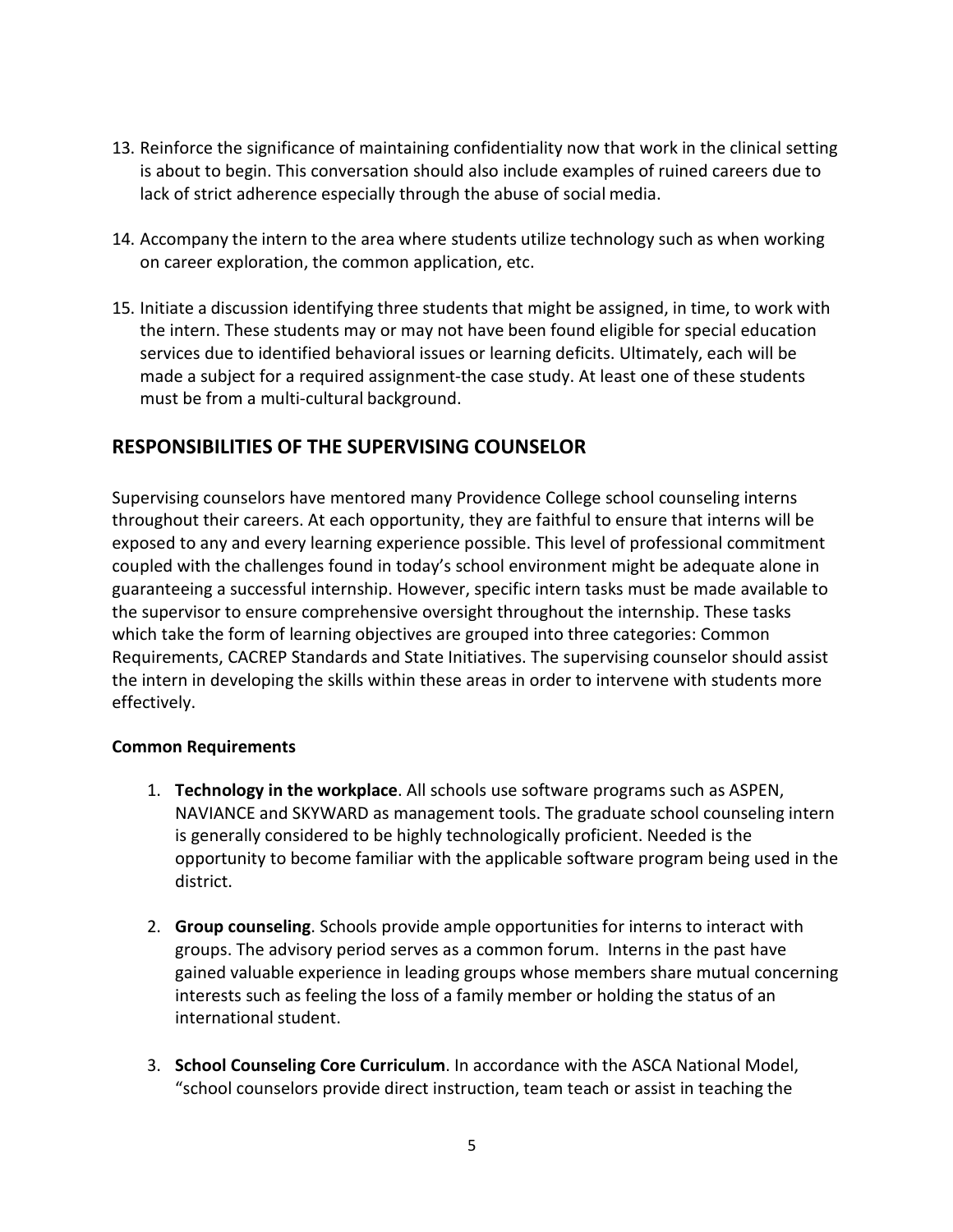school counseling core curriculum, learning activities or units in classrooms or other school facilities." Interns benefit from opportunities within the school to observe, then team teach or conduct classroom or large group lessons to promote academic achievement, career development or personal/social growth.

- 4. **Individual counseling.** Interns should be allowed to work closely with at leastthree students who are experiencing either learning disabilities and/or behavioral issues. One of these students must be from a multicultural background and should be the subject for a case study assignment.
- 5. **Career information**. In past years, interns at all three levels have acquired knowledge of this topic to intervene more effectively with students through participation in career day activities and by introducing or reinforcing online Career Exploration programs with students.
- 6. **College and Career Readiness**. Exposure to the different pathways available for all students to become college and career ready is crucial for developing interns. RIDE expects a college and career ready student to have the language arts and math knowledge and skills needed to qualify for and succeed in the postsecondary job training and/or education necessary for their chosen career (i.e. communitycollege, university, technical/vocational program, apprenticeship, or significant on-the-job training). Interns benefit from exposure to school programs and processes and participation in counseling students to graduate from high school with a plan.
- 7. **Policies and Procedures.** Interns need to become completely familiar with the district's policy relative to crisis intervention, the release of student information, anti-bullying, Transgender and/or other gender related policy.
- 8. **Knowledge of the school referral process.** A general grasp of the referral process should include a specific understanding of why some tested students are found eligible for services while others are not. Interns should also become acquainted with the more commonly proposed modifications and strategies that are effective when working with students with disabilities and English Language Learners.
- 9. **Cultural Competence**. Understanding and sensitivity to the needs of students and families from diverse socioeconomic, ethnic and racial backgrounds and the impact of poverty on learning needs to be experienced. Interns need to develop and demonstrate cultural competence and culturally responsive skills that are effective for working with students and families in diverse communities.
- 10. **Attendance at IEP and 504 meetings**. By attending multiple meetings interns will develop an understanding of the referral process, the evaluation process and see firsthand the roles of the various team members. If schedules preventattendance,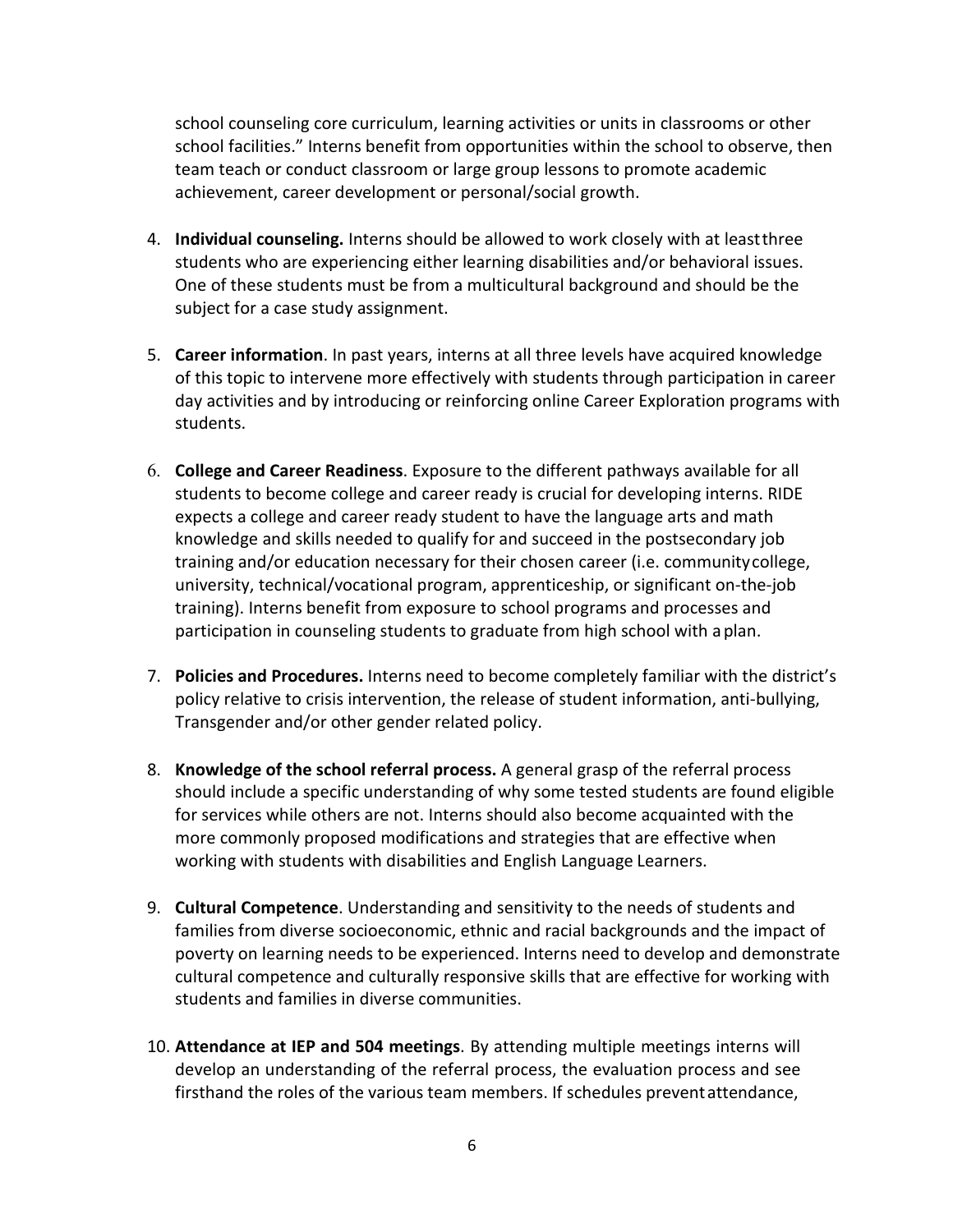individual discussions with team members about their roles and responsibilities will increase intern awareness.

- 11. **FAFSA and SATs.** Interns should take advantage of opportunities to assist the supervising counselor in the administration of the SAT/ACT and in the preparation for Financial Aid Night.
- 12. **The College Application Process.** Interns benefit from exposure to the college application process through observation, attendance at college presentations, and participation in group presentations to parents and students and in individual sessions assisting students with the common application.
- 13. **School Counselor Consultation.** Interns need opportunities to observe school counselors consult with parents, teachers, support staff, administrators and outside agencies before having opportunities to practice consulting with otherprofessionals and parents on their own.
- 14. **Impact upon Student Learning**. To better grasp the learning needs of students and the pitfalls students experience in various courses, interns grow from knowledge of course content and strategies to overcome obstacles to academic success. Whether through department meetings or individual discussions with academic department chairs, exposure to closing the gap strategies increases intern ability to impact student learning.
- 15. **Community Partners and Resources**. A working knowledge of the school's external network of support services is essential for outside referrals to agencies, Department of Children and Families (DCYF), Bradley Hospital, etc.
- 16. **Elementary, Middle School and High School Counseling Program Exposure.** All interns are required to perform 50 of the 300 hours away from the primary site yet within the same district when possible. As an example: If the district's high school is the primary placement site, approximately 250 performance hours should be performed there. The remaining 50 hours should be evenly allocated among an elementary school and middle school within the same district when possible and the vocational/technical/career facility which supports the district. The purpose of these hours is to increase the intern's knowledge of the developmental issues of students and the role of the school counselor in addressing the academic, career and personal/social behaviors which promote school success at each level. Intern participation in school counseling activities at these additional levels enhances their knowledge and skills in delivering PK-12 school counseling programs.
- 17. **The 40-hour Project.** This project should be mutually agreed upon by the supervising counselor and the intern. This project, to be completed during Internship II, should be designed, so that when completed, will address a needs assessment and providea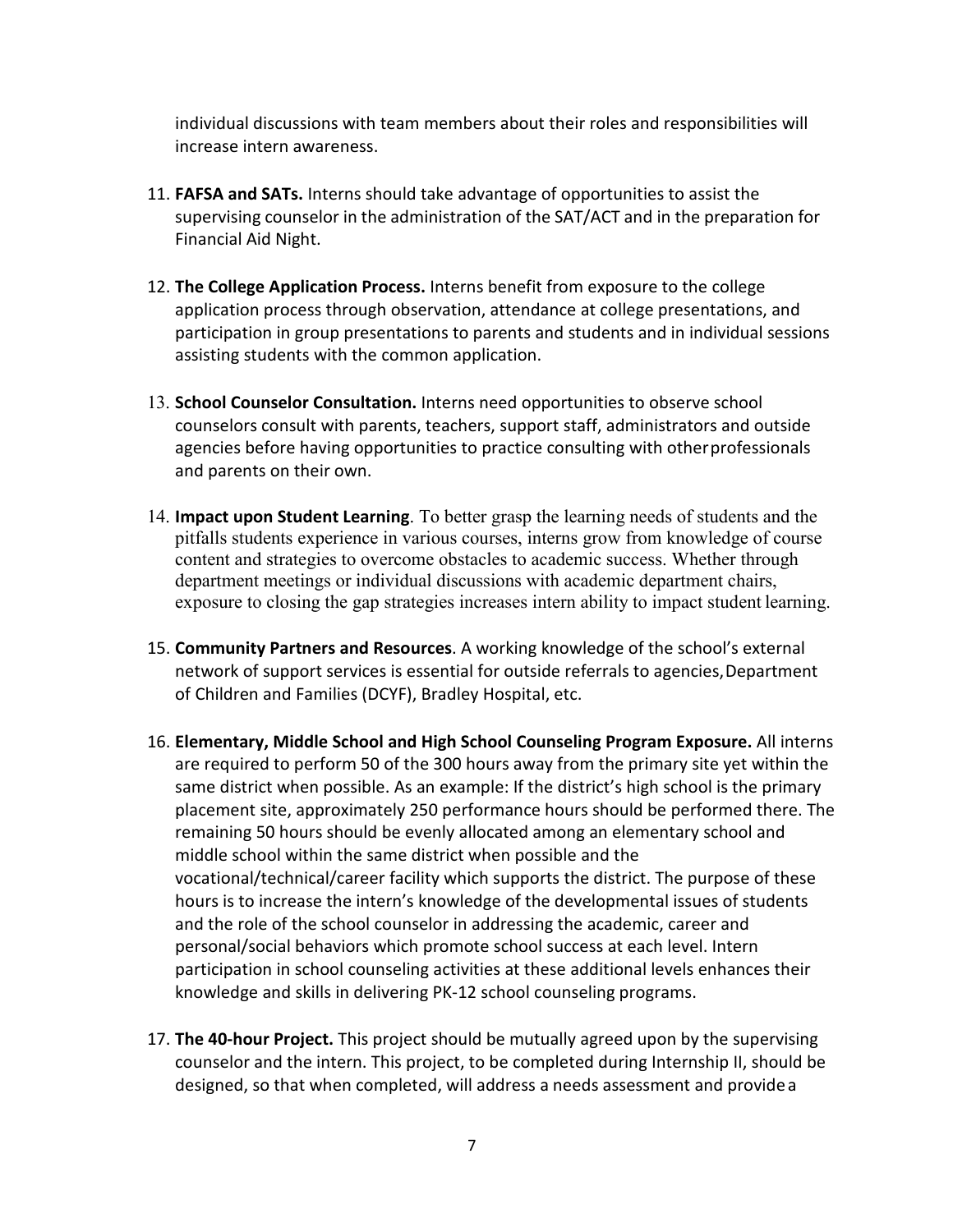measurable benefit for future students. Examples of past projects will be furnished to the intern by the college supervisor.

18. **The Use of Data and the Intern:** Supervising Counselors are requested to emphasize the use of data throughout the internship. Areas of importance include data as a driver of decision making, as an aid to designing intervention and as a tool for career planning. Data can help identify areas wherein there is a recognizable gap such as achievement and behavior. Research has shown that data "can lead to increased student performance, contribute to closing the achievement gap and demonstrate program effectiveness" (House and Hays, 2002).

Examples of Achievement data that interns should be exposed to:

- Grades/grade-point averages
- At or above grade/achievement level in reading
- Passing or failing classes
- Promotion and retention rates
- Graduation rates
- Dropout rates
- Standardized test data

Examples of Behavioral data in need of intern awareness:

- Discipline referrals
- Suspension rates
- Alcohol and drug violations
- Attendance rates
- Course enrollment patterns
- Parent or guardian involvement
- Participation in extracurricular activities
- Homework completion rates

# **Council for Accreditation of Counseling and Related Educational Programs (CACREP).**

Students performing their internships during the 2020-2021 academic year will comply with the 2016 CACREP Standards. Supervising counselors need to be aware of these standards and are encouraged to provide every opportunity for interns to deepen their understanding of the Standards while performing their internship hours.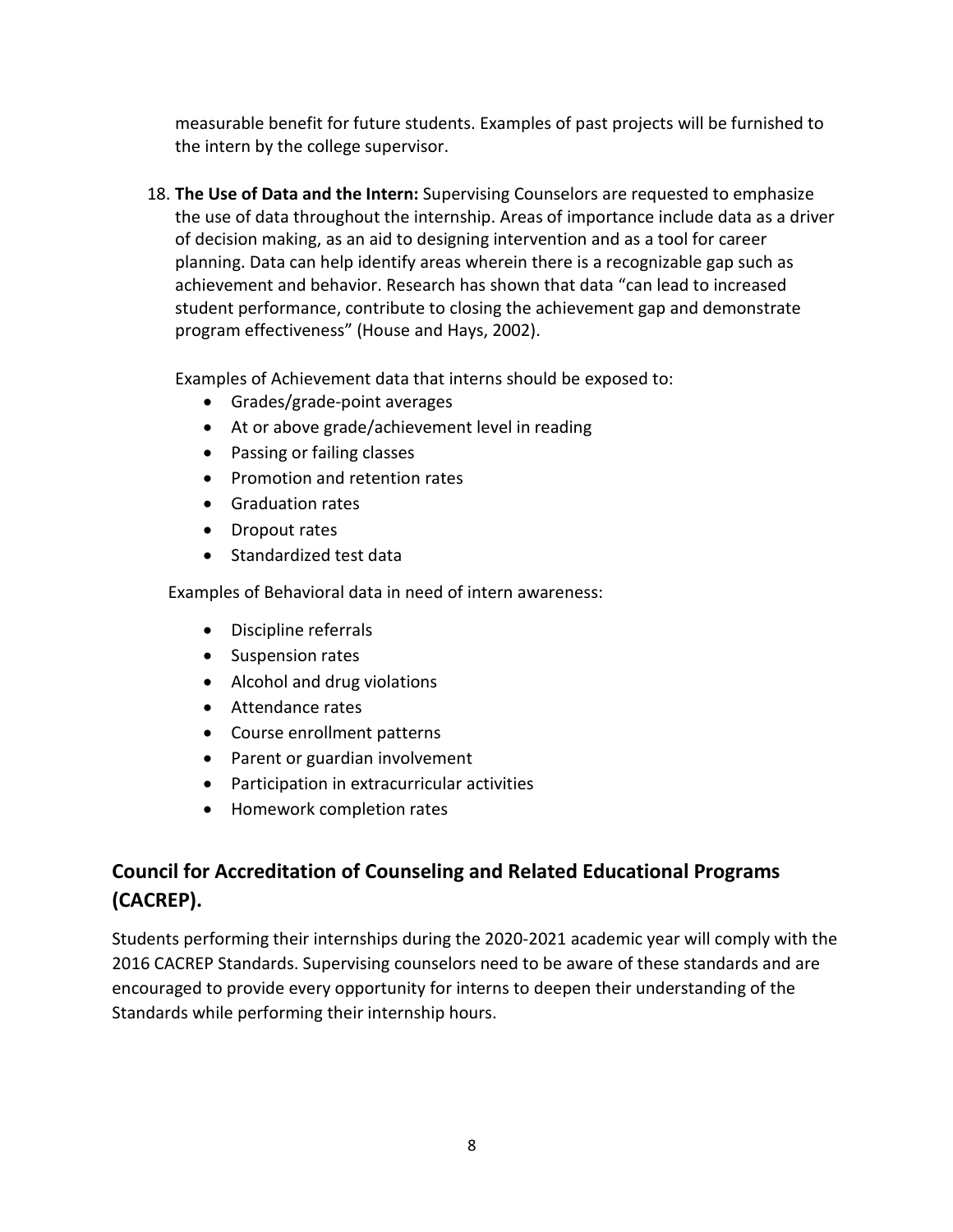**The 2016 Standards/Indicators** for students enrolled in both Counseling Internship I and Counseling Internship II are:

- Standard 1.b. Studies that provide an understanding of the multiple professional roles and functions of counselors across specialty areas, and their relationships with human service and integrated behavioral health care systems, including interagency and interorganizational collaboration and consultation.
- Standard 1.c. Studies that provide an understanding of the counselors' roles and responsibilities as members of interdisciplinary community outreach and emergency management response teams.
- Standard 1.d. Studies that provide an understanding of the role and process of the professional counselor advocating on behalf of the profession.
- Standard 1.e. Studies that provide an understanding of the advocacy processes needed to address Institutional and social barriers that impede access, equity, and success for clients.
- Standard 1.f. Studies that provide an understanding of professional counseling organizations, including membership benefits, activities, services to members, and current issues.
- Standard 1.g. Studies that provide an understanding of professional credentialing, including certification, licensure, and accreditation practices and standards, and the effects of public policy on these issues.
- Standard 1.j. Studies that provide an understanding of technology's impact on the counseling Profession.
- Standard 1.l. Studies that provide an understanding of self-care strategies appropriate to the counselor role.
- Standard 1.m. Studies that provide an understanding of the role of counseling supervision in the profession.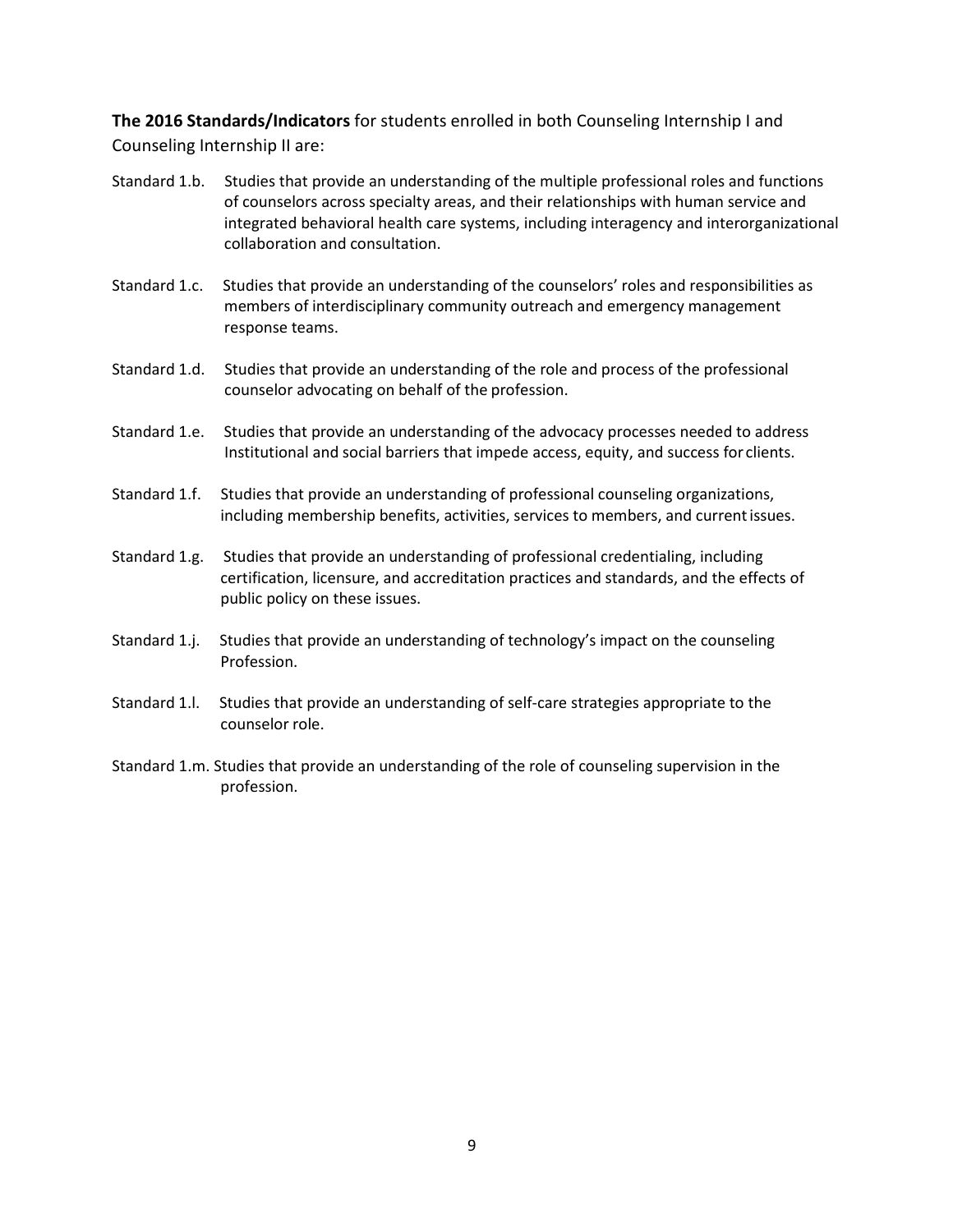- Standard 4.c. Studies that provide an understanding of the processes for identifying and using career, avocational, occupational and labor market information resources.
- Standard 5.e. Studies that provide an understanding of the impact of technology on the counseling process.
- Standard 5.k. Studies that provide an understanding of the strategies to promote client understanding of and access to a variety of community-based resources.

## <span id="page-10-0"></span>**Rhode Island State Initiatives**

Supervising counselors are strongly encouraged to provide opportunities for the intern to experience the implementation of key Rhode Island Initiatives within the clinical setting. Among these are:

Rhode Island Basic Educational Plan

Comprehensive Literacy Plan

Personal Literacy Plan

Social and Emotional Learning

Bullying and School Violence

Emergency Preparedness

Personalized Learning

College and Career Readiness

Every Student Succeeds Act

The Individuals with Disabilities Education Act (IDEA)

Comprehensive Assessment System

International Society of Technology in Education (ISTE) Standards

Virtual and Digital Learning

Multi-Tiered System of Support including RTI

Special Population Initiatives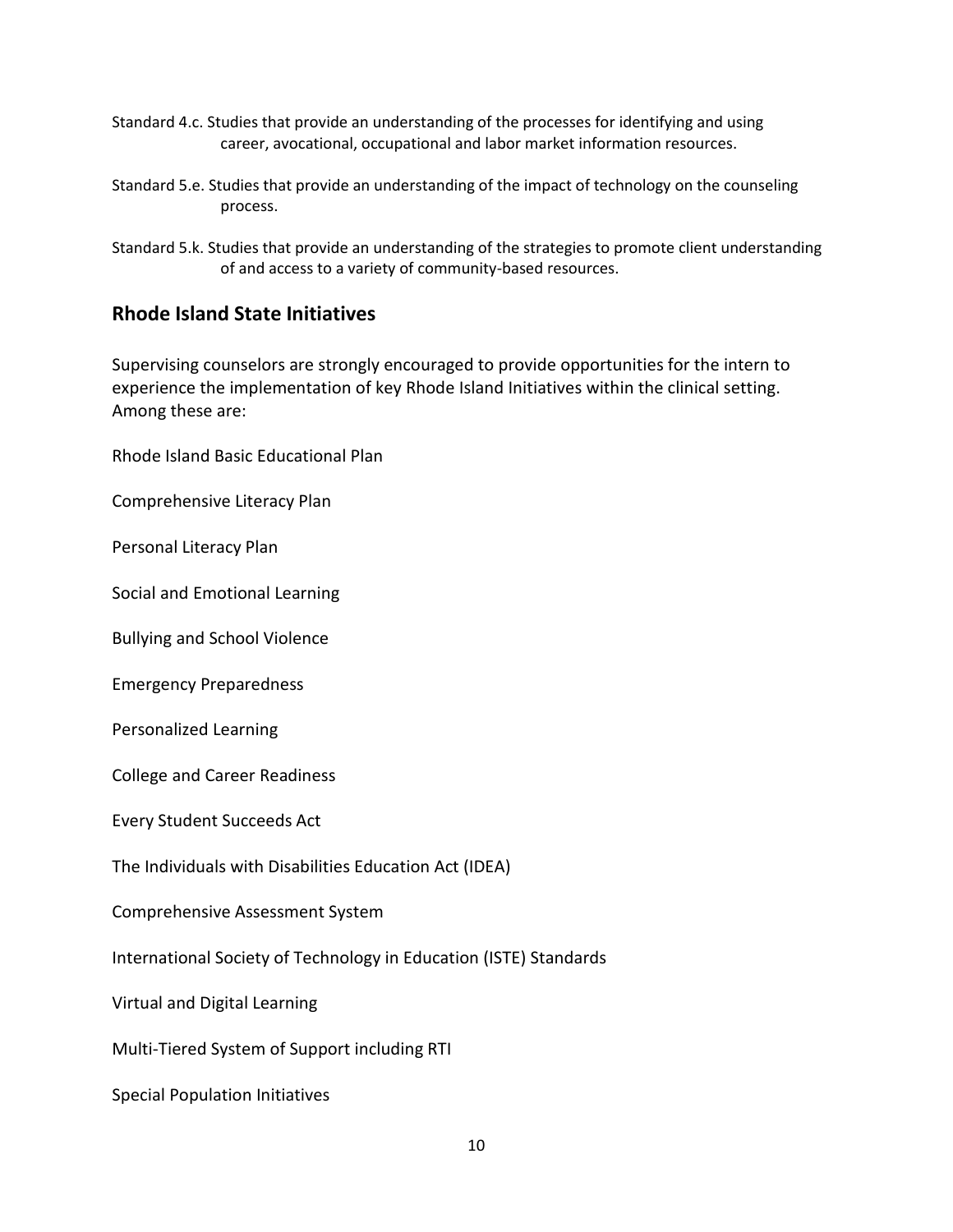The World-Class Instructional Design and Assessment (WIDA) English Language Development **Standards** 

Rhode Island Educational Data-to include: InfoWorks; Instructional Support System (ISS); RIDE map; and Growth Model Visualization Tool

## <span id="page-11-0"></span>**Role of the College Supervisor**

The college supervisor is that Providence College School Counseling Program faculty member with primary responsibility for ensuring that internship sites at all levels-elementary, middle school, secondary school and vocational/technical/career schools-meet Providence College and Council for Accreditation of Counseling and Related Educational Programs (CACREP) standards. The college supervisor serves as the liaison between the supervising counselor and the Providence College School Counseling Program Director. Duties include:

- 1. Serves as the primary point of contact between the student, program faculty, the program director and the supervising counselor on matters such as adherence to contract, documentation, CACREP requirements, number of hours performed and certification requirements.
- 2. Conducts visitations to the primary internship site and makes additional visitswhen situations warrant.
- 3. Conducts orientation with each student/future intern on an individual basis for all students planning on performing the internship at the start of the fall semester. This orientation is ideally conducted in the months of May and June while key school personnel-supervising counselors, principals and superintendents-are still insession.
- 4. Acts as a mediator for the purpose of resolving conflicts which might arise between any of the parties involved in the internship process.
- 5. Works closely with students who are in need of locating appropriate internship sites.
- 6. Remains on call as an advisor to all interns and supervising counselors on all issues including policies and procedures relative to the internship.
- 7. Assures that appropriate ethical codes and legal statutes are adhered to by allinvolved in the internship experience.
- 8. Conducts course seminars each semester and coordinates scheduled workshops for all students serving their respective internships.
- 9. Issues internship course grade after careful consideration of supervising counselor's final written evaluation.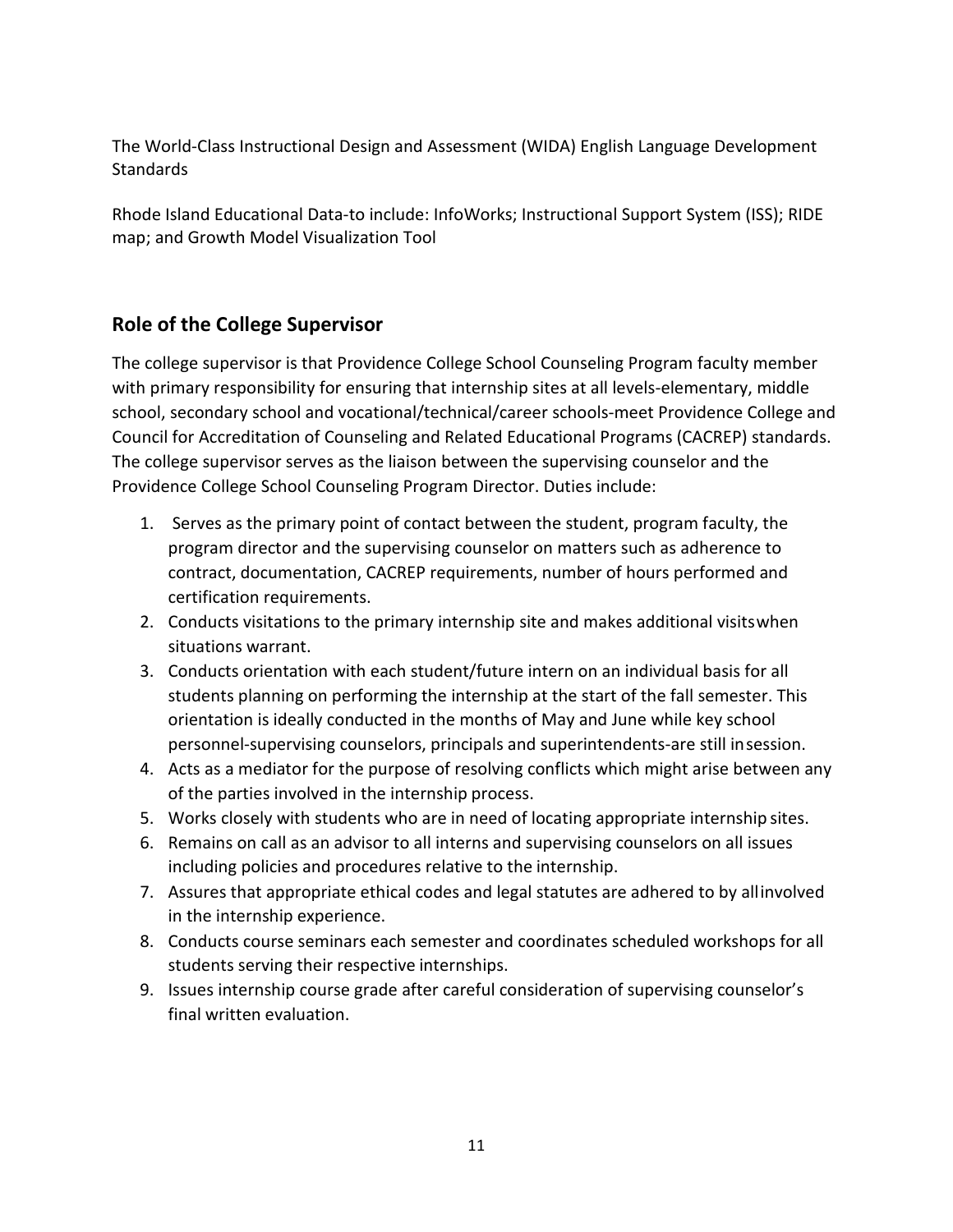## **Supervision and the Evaluation of the School Counseling Intern**

## **Importance of Feedback**

Providing evaluative feedback is one of the most important duties of the supervisor according to Neufeldt, in Michaelson, Estrada-Hernandez, & Wadsworth, 2003, (as cited in Studer, J.R., 2006). This feedback needs to be based upon a series of informal assessments as well as a formal evaluation at the end of the semester. Interns long to know how they are doing in the eyes of their supervisor. Not receiving feedback is quite anxiety producing for interns. Because the relationship is so important between a supervisor and intern, many supervisors do not want to hurt the feelings of their intern by providing negative feedback. Interns need not only positive feedback (encouragement) but also need support to identify problematic areas and strategies to improve their professional growth. If interns are aware that assessment will be ongoing with regular feedback and opportunities for improvement, their anxiety may be lessened according to Michaelson et al, 2003 (as cited in Studer, J.R., 2006).

## <span id="page-12-0"></span>**Practices that Assist in Providing Feedback**

- Provide positive feedback about the positive attributes of the intern before addressing areas which need improvement.
- Communicate concrete, behavioral feedback versus abstract or vague messages.
- Provide time for the intern to self-reflect. In Roberts & Morotti 2001 study (as cited in Studer, J.R. 2006), high levels of professional reflection are a productof supportive work environments that allow an atmosphere in which cognitive, affective, and behavioral growth can be processed collaboratively.
- Discuss concerns and issues in weekly sessions in which ample time is available for addressing problematic areas as emphasized in Association for Counselor Education and Supervision, 1993 (as cited in Studer, J.R. 2006). A trusting relationship is paramount for individuals to raise concerns without fear of reprisal.
- Engage in continual communication with the college supervisor so that both supervisors are aware of the intern's strengths and weaknesses and that there is enough time for improvement to be made before the end of the Internship.

## <span id="page-12-1"></span>**Evaluative Assessment**

#### **1. Self-Assessment**

Encourage interns to engage in self-reflection as they progress through their internship as this process may not occur automatically. Interns are mainly focused on themselves during the first part of internship as they have many doubts about their abilities. Gains in personal growth occur as interns become more comfortable with their role as a counselor and improve their skills.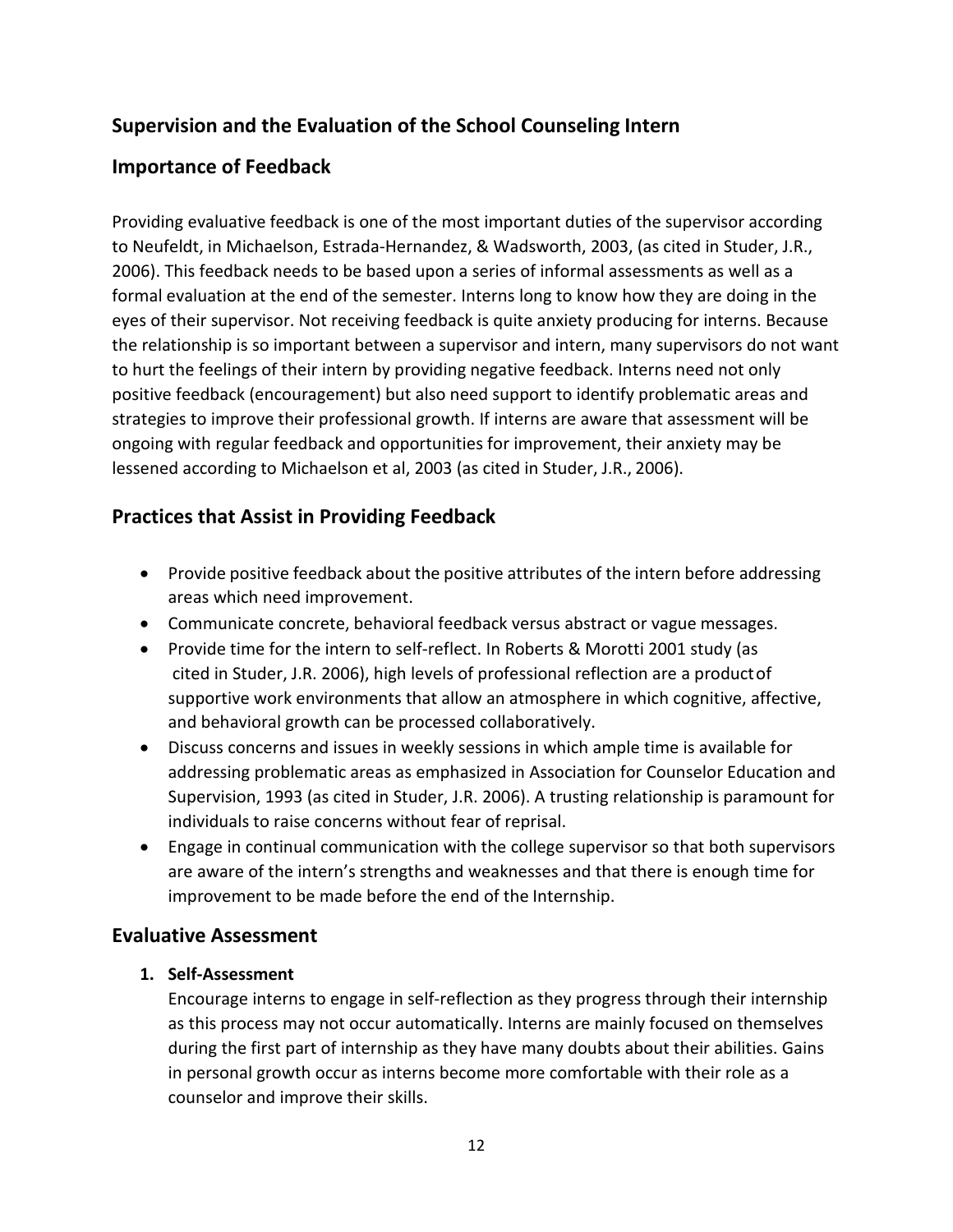#### **2. Critical Incidents**

Each problem encountered by an intern can be used as a teaching moment. Supervisors can use these incidents to encourage interns to think about what transpired, how they felt, what they did, how the student (parent, teacher or administrator) reacted and what they could do differently the next time they encounter a similar problem/situation. Negative events can serve as catalysts for growth and further development of counseling skills.

#### **3. Intern logs**

Interns are required to document their internship experiences in internship logs which are to be reviewed and signed by the supervising counselor and passed into the college supervisor by the intern in a timely manner. Interns are to describe the objective(s) of their internship work, the actual activity, the results of the activity and a personal reflection of their experience. Both supervising counselors and the college supervisor can provide feedback on these internship logs to reinforce positive thoughts and actions, ask questions, and provide alternative insight or direction.

#### **4. Portfolio**

Students enrolled in the School Counseling Graduate Program are required to demonstrate their proficiency in meeting the Council for Accreditation of Counseling and Related Educational Programs (CACREP) Standards by developing a portfolio with evidence of assignments where they have met the CACREP standards throughout their coursework. Interns are encouraged to discuss and design opportunities to fulfill unmet standards with their supervising counselor during the Internship process.

#### **5. Administrative and Clinical Assessment**

Supervising counselors are requested to provide evaluative data to the college supervisor on an Internship Evaluation form at the end of Internship I and at the end of Internship II. The forms are designed to provide an administrative and clinical assessment of the intern's development throughout the internship process. A Likert Scale is used to gather data on the intern's development over the course of two semesters. A brief narrative is also requested to identify the intern's strengths and weaknesses, as well as an assessment of their 40-hour Project. The administrative component of the evaluation assesses the intern's performance in basic work requirements, ethical awareness and conduct, work products, knowledge of the student population, the school setting and technology. The clinical component assesses the intern's knowledge of counseling approaches, ability to apply learning to the counseling and school setting, their response to supervision, and their interactions with students, coworkers, school staff and parents. Supervising counselors are requested to discuss the assessments with the intern prior to submitting the evaluation to the college supervisor. Results can be used to target areas for further growth and development. Evaluations require the signatures of the intern, supervising counselor and college supervisor.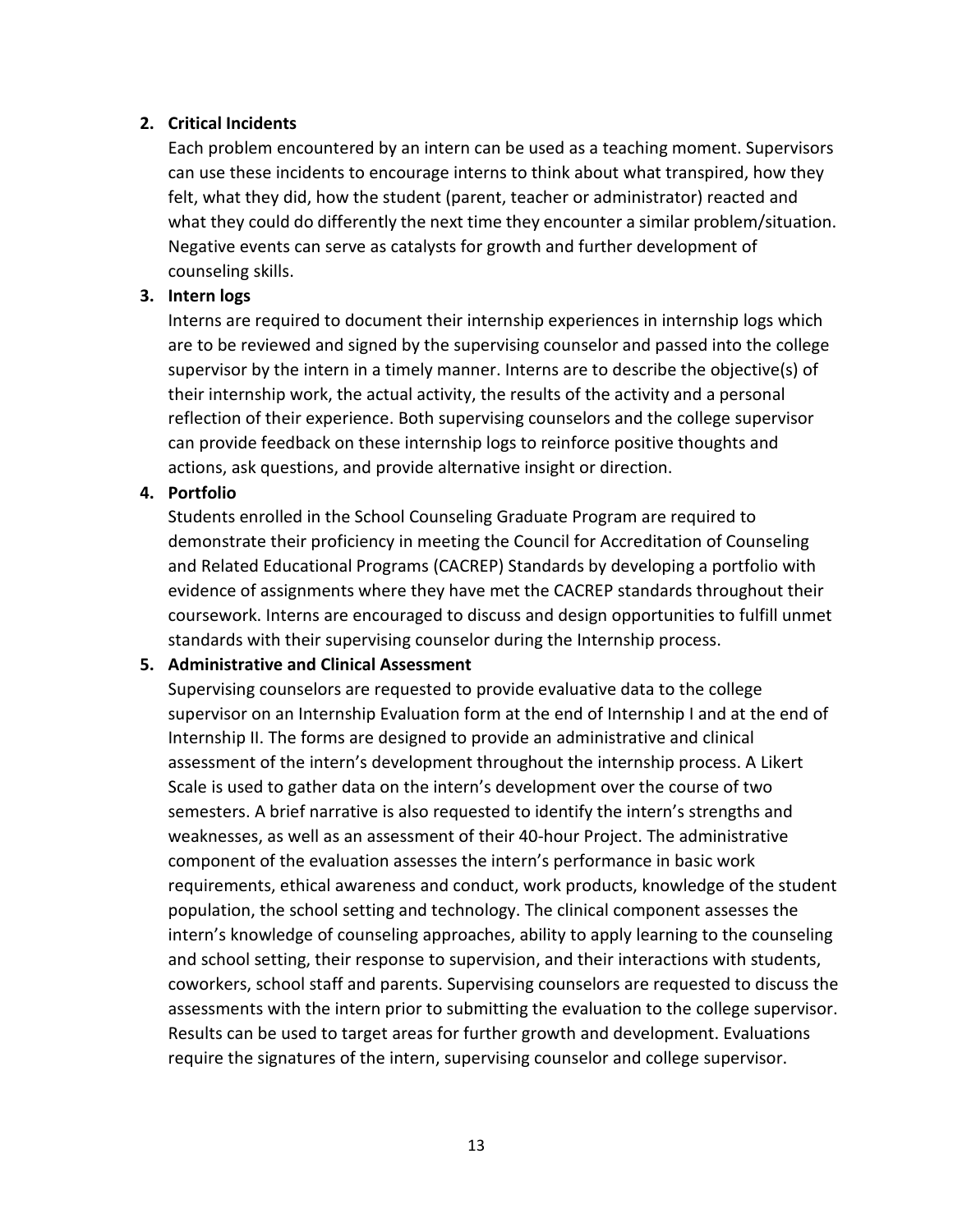### **6. Summary**

Providing quality supervision for school counseling interns is critical to the development of the school counseling profession, challenging, time consuming, and rewarding! Research tells us that it is not enough for the supervising counselor to simply provide interns with the experiences of a school counselor. It is a professional obligation for supervisors to also provide interns with meaningful feedback to facilitate growth and to improve their practice. Establishing a trusting environment where the supervisor - intern relationship can grow and flourish will facilitate reflection, and opportunities for professional growth.

## <span id="page-14-0"></span>**Honorarium**

The School Counseling Department fully realizes the enormously important role played by the supervising counselor throughout the 300-hour internship experience. Thus, an honorarium is paid each semester as a gesture of the College's appreciation. The primary supervising counselor-i.e., the one on record-will be the person to receive the honorarium. The honorarium is reported to the Internal Revenue Service with supervising counselors accepting Providence College interns for the first time being required to complete a W-9 form.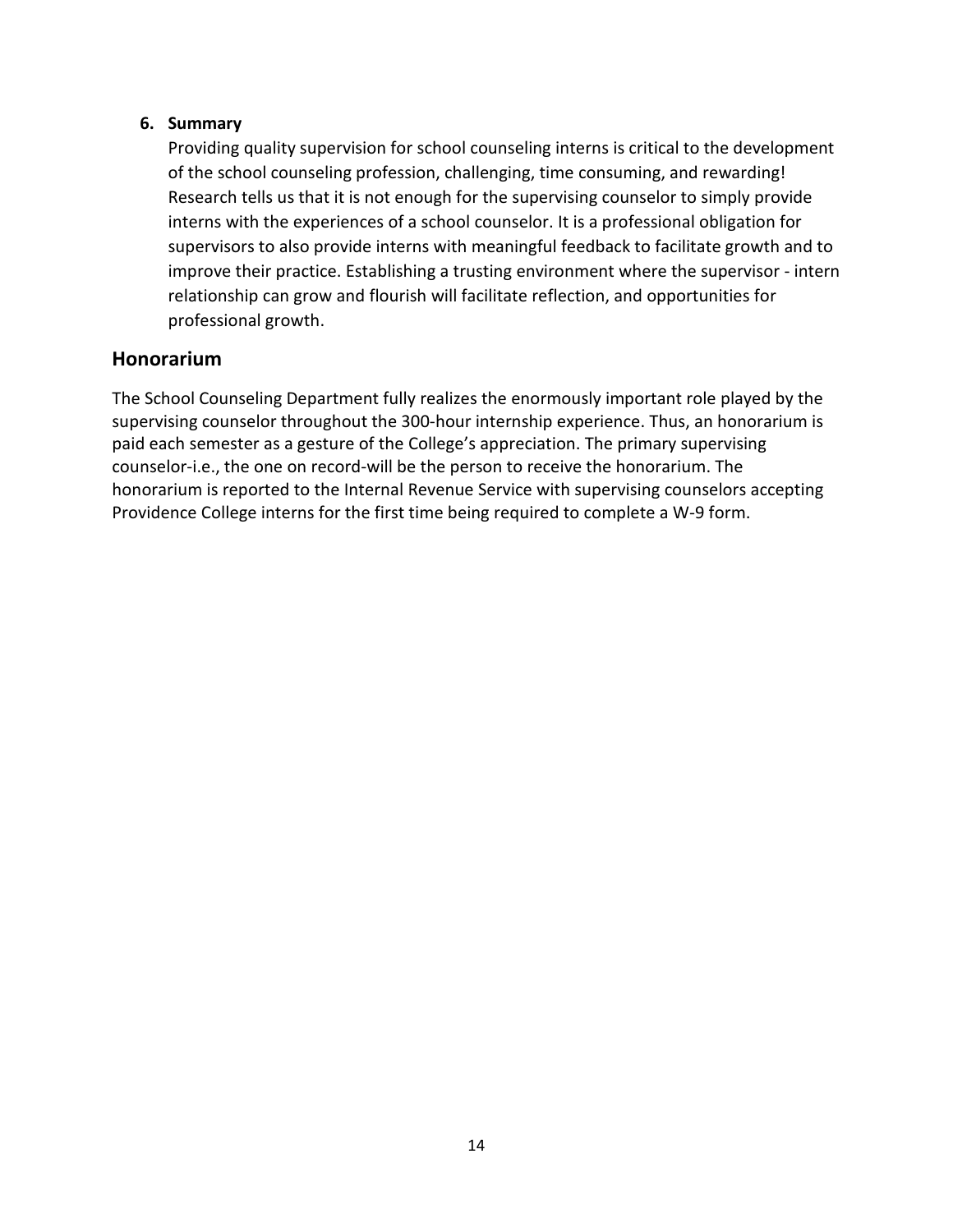# **FINAL SCHOOL COUNSELING INTERN EVALUATION**

## **FOR INTERNSHIP I**

# **Providence College School Counseling Program**

**Instructions:** This form is designed to help supervisors provide feedback about the performance of interns. Your answers and comments will be greatly appreciated and will be used to drive program improvement and internship development. The form will become part of the intern's record for this course and will be considered in the final college evaluation of this student's internship experience. Please answer each item using the scale provided. Space is provided at the end of this form for general comments and for specific comments if Likert ratings warrant substantial improvement.

#### **Answer Code for evaluation items**

- NA Not applicable or not enough information to form a judgement
- 1. Far below expectations needs much improvement, a concern
- 2. Below expectations needs some improvement to meet standards
- 3. Acceptable meets standards at average level for interns
- 4. Above expectations performs above average level for interns
- 5. Far above expectations a definite strength, performs well beyond average level for interns.

#### **Basic Work Requirements**

- Arrives on time consistently.
- Uses time effectively.
- Informs supervisor and makes arrangements for absences.
- Reliably completes requested assigned tasks on time.
- Completes required total number of hours or days on site.
- Is responsive to norms about language, relationship with other staff, etc...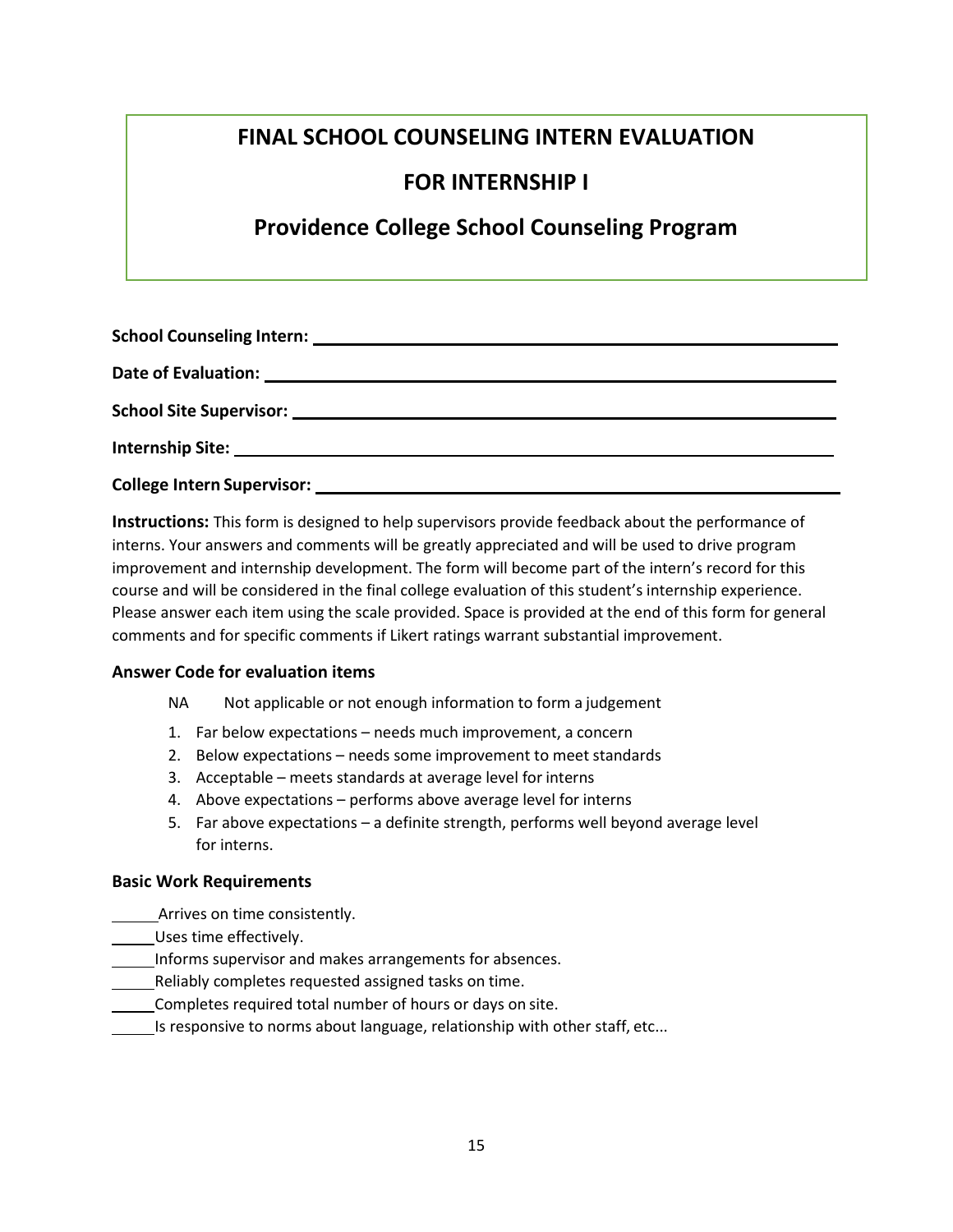#### **Ethical Awareness and Conduct**

Knowledge of ASCA (American School Counselor Association) Code of Ethics.

Knowledge of ethical guidelines of internship placement.

Knowledge of district policies.

Demonstrates awareness and sensitivity to ethical issues.

Personal behavior is consistent with ethical guidelines.

Consults with supervisor about ethical issues if necessary.

#### **Knowledge and Learning**

#### • **Knowledge of student client population.**

Knowledge level of student client population at beginning of internship.

Knowledge level of student client population at end of internship.

#### • **Knowledge of Counseling Approaches**

Knowledge of appropriate counseling approaches for student population at beginning of Internship I.

Knowledge of appropriate counseling approaches for student population at end of Internship I. Knowledge of appropriate group counseling approaches for student population at beginning of Internship I.

Knowledge of appropriate group counseling approaches for student population at end of Internship I.

Knowledge of appropriate classroom guidance approaches for student population at beginning of Internship I.

Knowledge of appropriate classroom guidance approaches for student population at end of Internship I.

Knowledge of appropriate counseling approaches for special populations at beginning of Internship I.

Knowledge of appropriate counseling approaches for special populations at end of InternshipI.

#### • **Knowledge of School Setting**

Knowledge of school setting at beginning of Internship I.

Knowledge of school setting at end of Internship I.

#### • **Learning**

Receptive to learning when new information isoffered.

Actively seeks new information from staff orsupervisor.

Ability to learn and understand new information.

Understanding of concepts, theory to practice, and information.

Ability to apply new information in a counseling setting.

Ability to apply new information appropriately within the schoolsystem.

Ability to respond to student crises issues.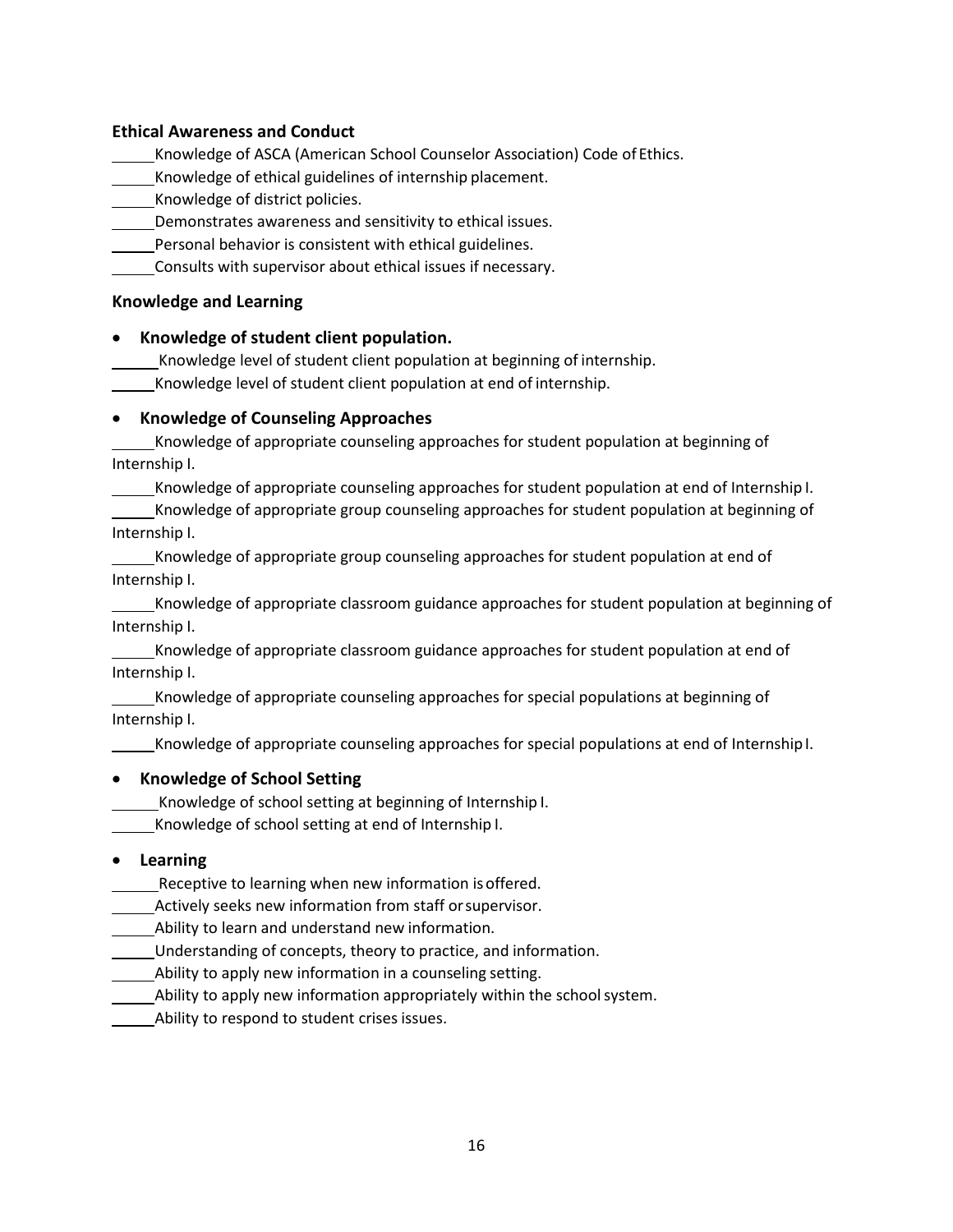#### **Responses to Supervision**

- Actively seeks supervision when necessary.
- Receptive to feedback and suggestions fromsupervisor.
- Understands information communicated in supervision.
- Successfully implements suggestions from supervisor.
- Aware of areas that need improvement.
- Willingness to explore personal strengths and weaknesses.

#### **Interactions with Students**

- Initiates interactions with students.
- Communicates effectively with students.
- Builds rapport and respect with students.
- Is sensitive and responsive to students' needs.
- Is sensitive to cultural differences.
- Is sensitive to issues of gender differences.

#### **Interactions with Coworkers and School Staff**

- Appears comfortable interacting with staff members (e.g., faculty and administrators).
- Initiates appropriate interactions with staff.
- Communicates effectively with staff.
- Effectively conveys information and expresses own opinion.
- **Effectively receives information and opinions from others.**

#### **Interaction with Parents**

- **Appears comfortable interacting with parents/ guardians.**
- Communicates effectively with parents/ guardians.
- Effectively receives information and opinions from parents/ guardians.
- Is sensitive to cultural differences.

#### **Work Products**

- Reliably and accurately keeps records following District/ASCA Ethical guidelines.
- **Professional independence/autonomy is evident.**
- Initiative is shown in work habits and daily interactions.
- Written or verbal reports are presented in a professional manner

#### **Technology**

- Knowledge of district technology guidelines for counselors.
- Knowledge of school and district software data bases.
- **Knowledge of the College Board data base.**
- Knowledge of USDOE Financial Aid data bases.
- Knowledge of college application data bases.
- Knowledge of Career Exploration software/online sites.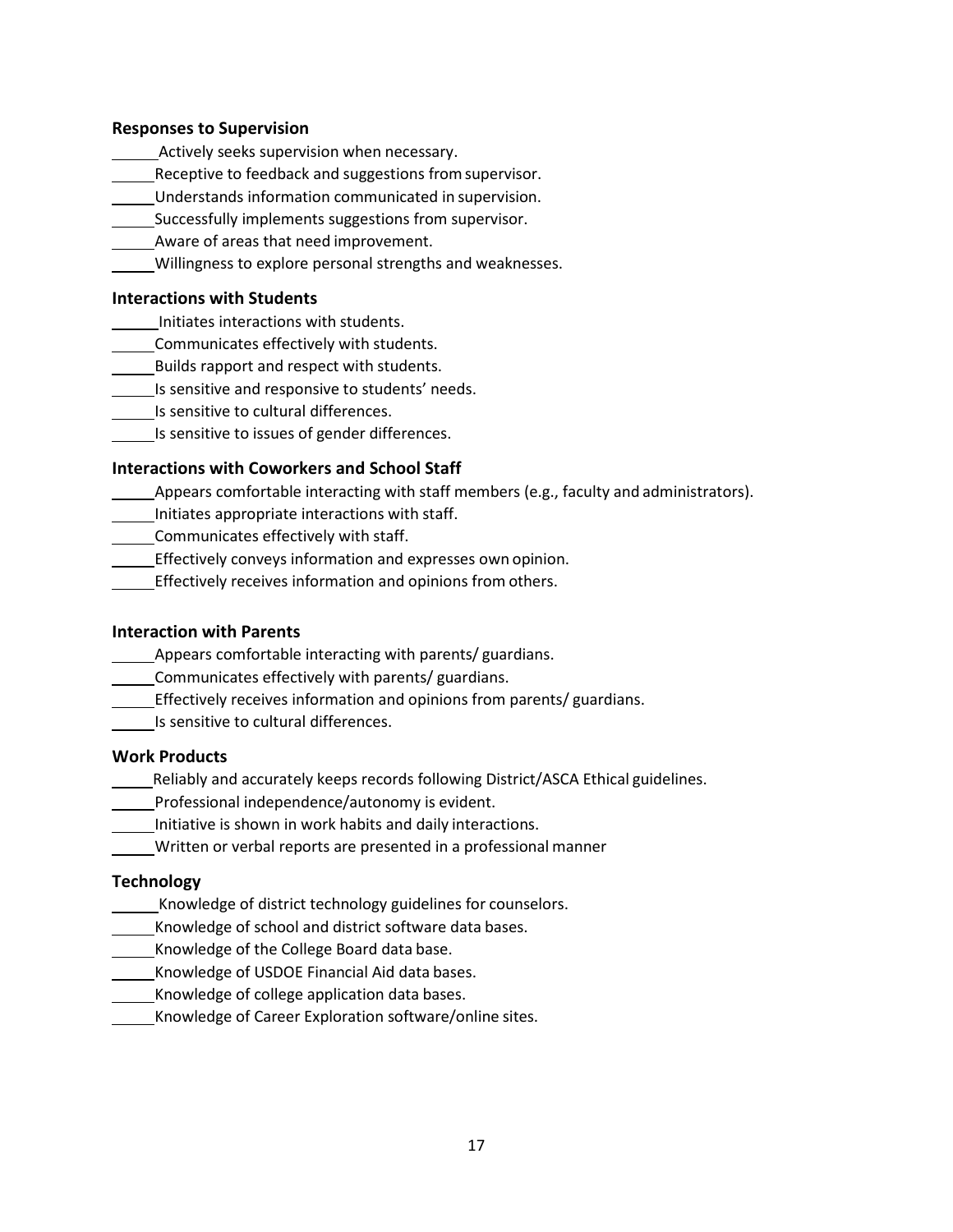**Overall, what would you identify as this intern's areas of strength?**

**What would you identify as areas in which this intern warrants further development?**

**What recommendations do you have for improvement?**

**As a Supervisor of this intern, I recommend**

**without reservation;**

**with reservation;**

**do not recommend this student to continue into the second half (150hours) of Internship II. Please explain your rating.**

**Signatures:**

**Site Supervisor's Signature Date**

**School Counseling Intern's Signature Date**

**College Supervisor's Signature Date**

*With appreciation and permission of The University of Scranton School Counseling Program for content used in this assessment instrument.*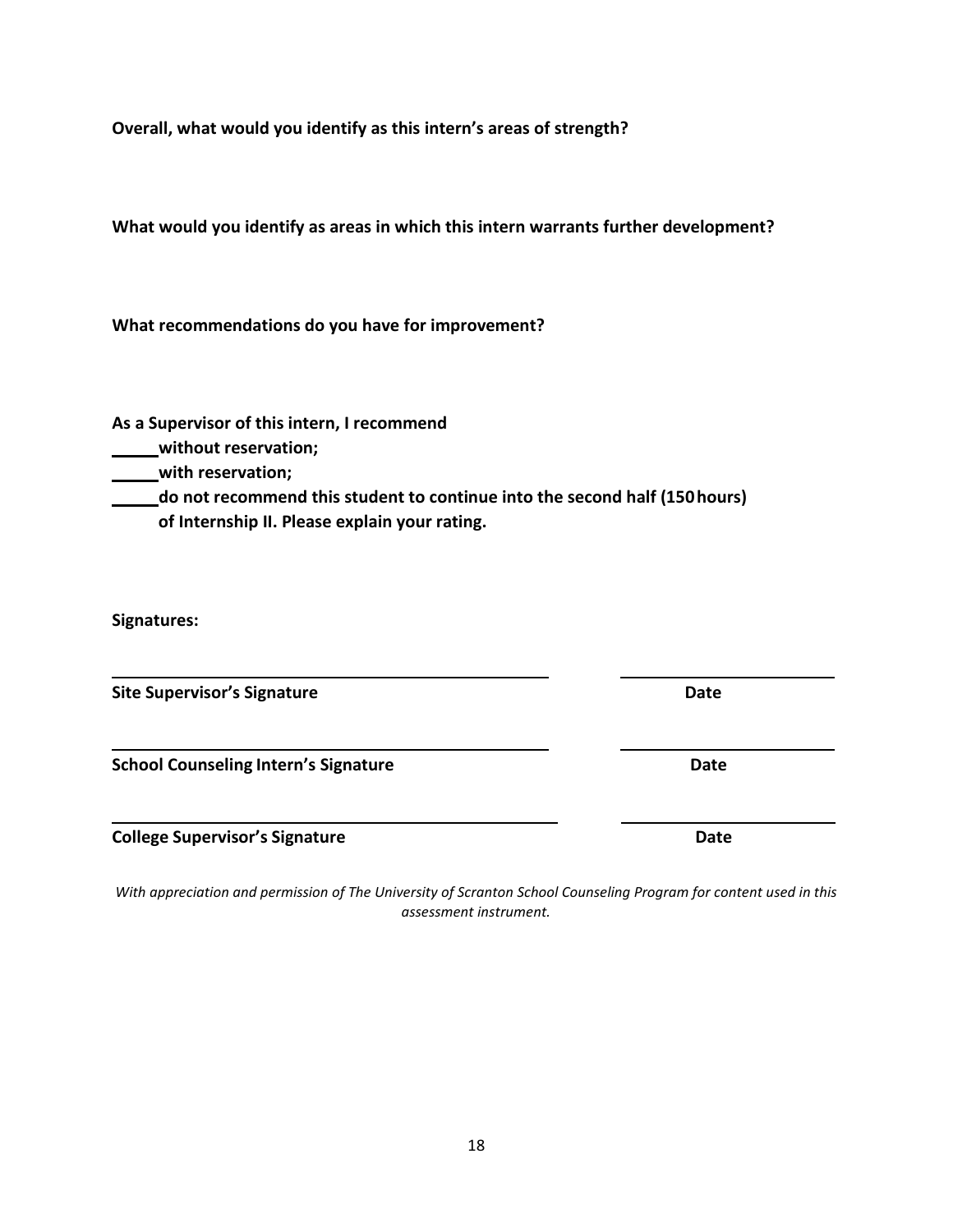# **FINAL SCHOOL COUNSELING INTERN EVALUATION**

# **FOR INTERNSHIP II**

# **Providence College School Counseling Program**

**Instructions:** This form is designed to help supervisors provide feedback about the performance of interns. Your answers and comments will be greatly appreciated and will be used to drive program improvement and internship development. The form will become part of the intern's record for this course and will be considered in the final college evaluation of this student's internship experience. Please answer each item using the scale provided. Space is provided at the end of this form for general comments and for specific comments if Likert ratings warrant substantial improvement.

#### **Answer Code for evaluation items**

- NA Not applicable or not enough information to form a judgement
- 1. Far below expectations needs much improvement, a concern
- 2. Below expectations needs some improvement to meet standards
- 3. Acceptable meets standards at average level for interns
- 4. Above expectations performs above average level for interns
- 5. Far above expectations a definite strength, performs well beyond average level for interns.

#### **Basic Work Requirements**

- Arrives on time consistently.
- Uses time effectively.
- Informs supervisor and makes arrangements for absences.
- Reliably completes requested assigned tasks on time.
- Completes required total number of hours or days on site.
- Is responsive to norms about language, relationship with other staff, etc.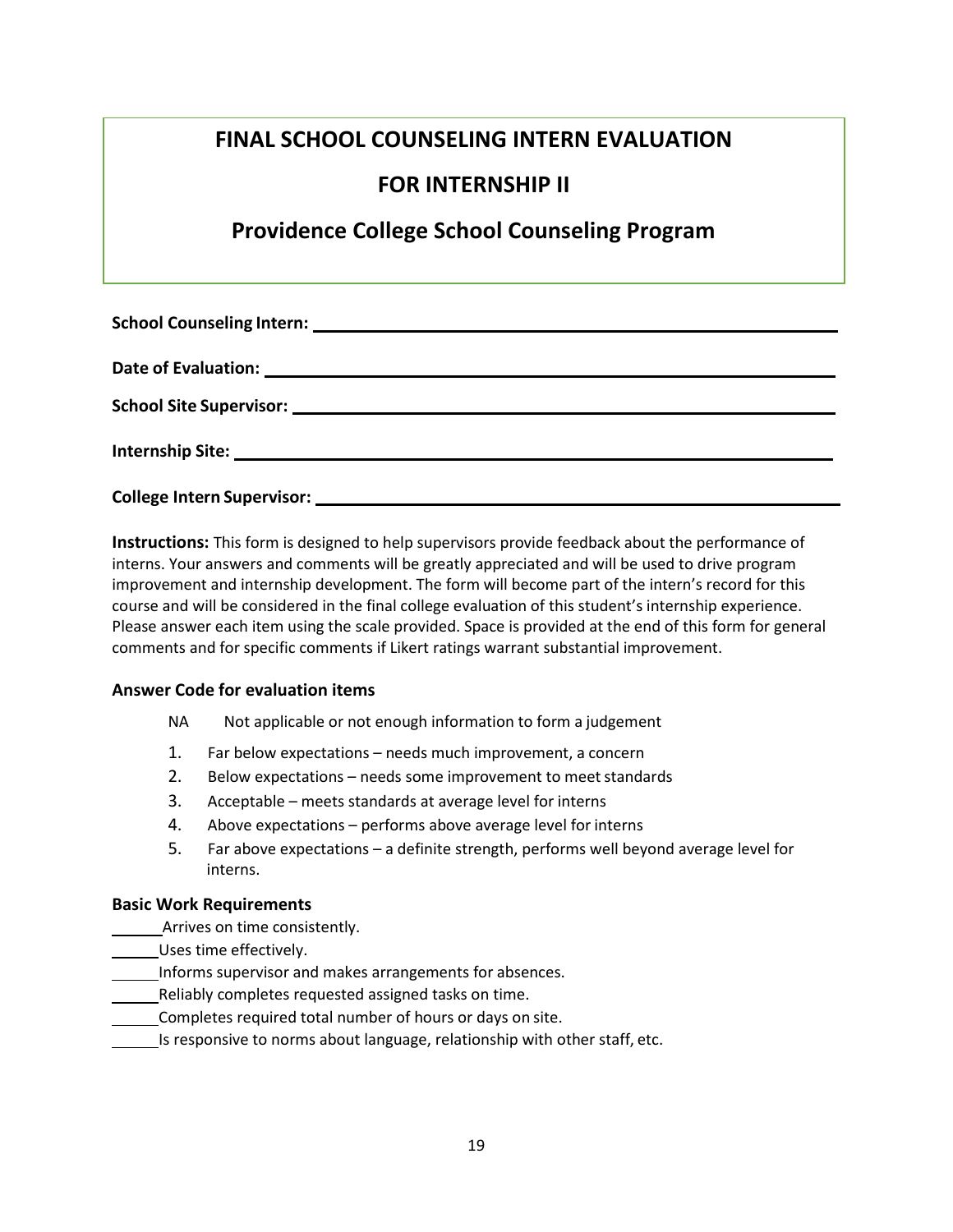#### **Ethical Awareness and Conduct**

Knowledge of ASCA (American School Counselor Association) Code of Ethics.

Knowledge of ethical guidelines of internship placement.

Knowledge of district policies.

Demonstrates awareness and sensitivity to ethical issues.

Personal behavior is consistent with ethical guidelines.

Consults with supervisor about ethical issues if necessary.

#### **Knowledge and Learning**

#### • **Knowledge of student client population.**

Knowledge level of student client population at beginning of Internship II.

Knowledge level of student client population at end of Internship II.

#### • **Knowledge of Counseling Approaches**

Knowledge of appropriate counseling approaches for student population at beginning of Internship II.

Knowledge of appropriate counseling approaches for student population at end of Internship II.

Knowledge of appropriate group counseling approaches for student population at beginning of Internship II.

Knowledge of appropriate group counseling approaches for student population at end of Internship II.

Knowledge of appropriate classroom guidance approaches for student populationat beginning of Internship II.

Knowledge of appropriate classroom guidance approaches for student population at end of Internship II.

Knowledge of appropriate counseling approaches for special populations at beginning of Internship II.

Knowledge of appropriate counseling approaches for special populations at end of Internship II.

#### • **Knowledge of School Setting**

Knowledge of school setting at beginning of Internship II.

Knowledge of school setting at end of Internship II.

#### **Learning**

Receptive to learning when new information is offered.

Actively seeks new information from staff or supervisor.

Ability to learn and understand new information.

Understanding of concepts, theory to practice, and information.

Ability to apply new information in a counseling setting.

Ability to apply new information appropriately within the schoolsystem.

Ability to respond to student crises issues.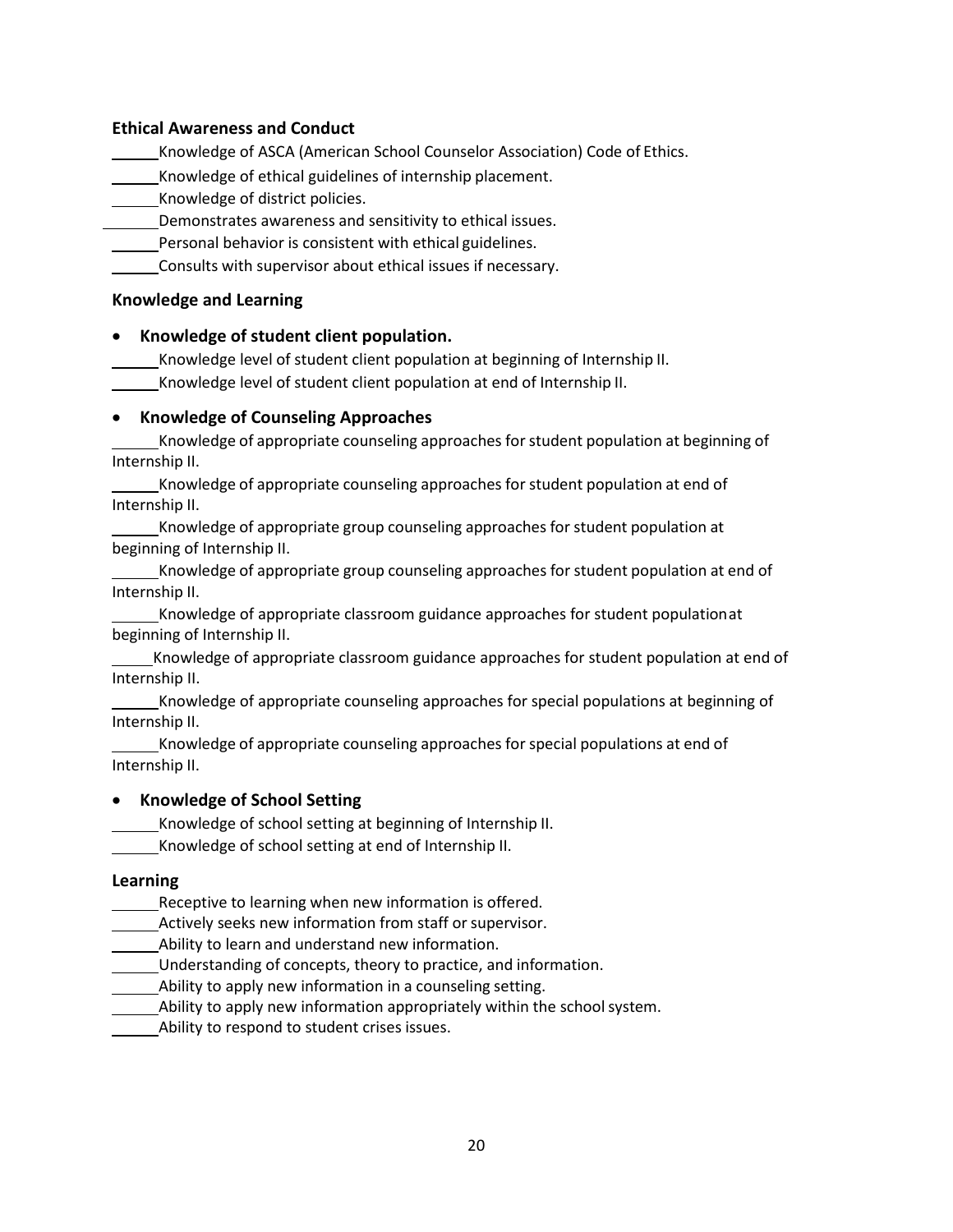#### **Responses to Supervision**

- Actively seeks supervision when necessary.
- Receptive to feedback and suggestions from supervisor.
- Understands information communicated in supervision.
- Successfully implements suggestions from supervisor.
- Aware of areas that need improvement.
	- Willingness to explore personal strengths and weaknesses.

#### **Interactions with Students**

- Initiates interactions with students.
- Communicates effectively with students.
- Builds rapport and respect with students.
- Is sensitive and responsive to students' needs.
- Is sensitive to cultural differences.
- Is sensitive to issues of gender differences.

#### **Interactions with Coworkers and School Staff**

- Appears comfortable interacting with staff members (e.g., faculty and administrators).
- Initiates appropriate interactions with staff.
- Communicates effectively with staff.
- **Effectively conveys information and expresses own opinion.**
- **Effectively receives information and opinions from others.**

#### **Interaction with Parents**

- Appears comfortable interacting with parents/ guardians.
- Communicates effectively with parents/ guardians.
- Effectively receives information and opinions from parents/ guardians.
- Is sensitive to cultural differences.

#### **Work Products**

- Reliably and accurately keeps records following district/ASCA Ethical guidelines.
- **Professional independence/autonomy are evident.**
- Initiative is shown in work habits and daily interactions.
- Written or verbal reports are presented in a professional manner.

#### **Technology**

- Knowledge of district technology guidelines for counselors.
- Knowledge of school and district software data bases.
- **Knowledge of the College Board data base.**
- Knowledge of USDOE Financial Aid data bases.
- Knowledge of college application data bases.
- Knowledge of Career Exploration software/online sites.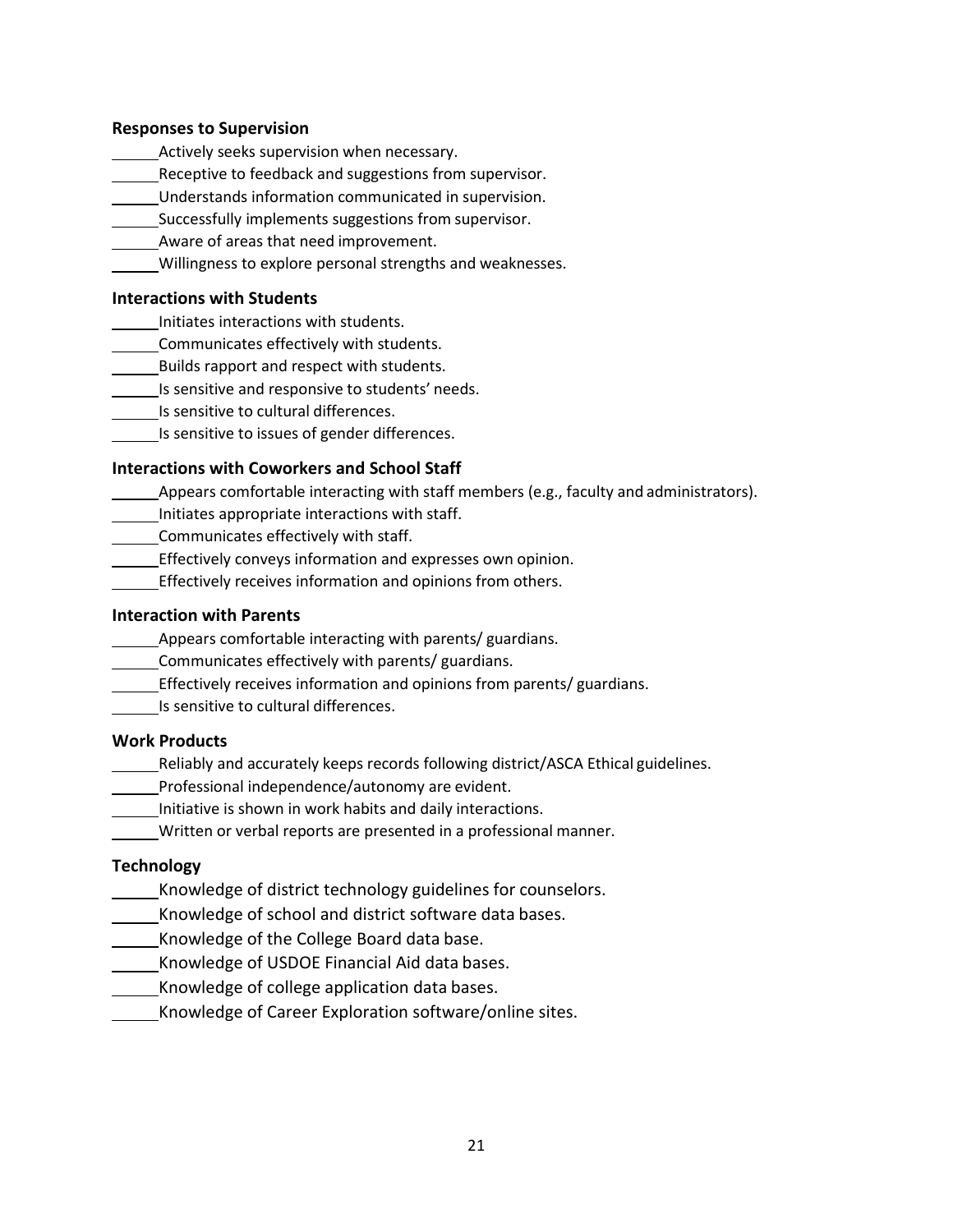**Overall, how has the intern demonstrated growth during Internship II?**

**Please describe the impact of the intern's 40-hour Project upon the school site.**

#### **Are there any areas of grave concern needing continued attention or warranting further development or improvement?**

**As a Supervisor of this intern, I recommend this student for employment at his or her present level:**

**without reservation;**

**with reservation;**

**do not recommend**

**Please explain your rating.**

**Thank you!** 

**Signatures:**

**Site Supervisor's Signature Date**

**School Counseling Intern's Signature Date**

**College Supervisor's Signature Date**

*With appreciation and permission of The University of Scranton School Counseling Program for content used in this assessment instrument.*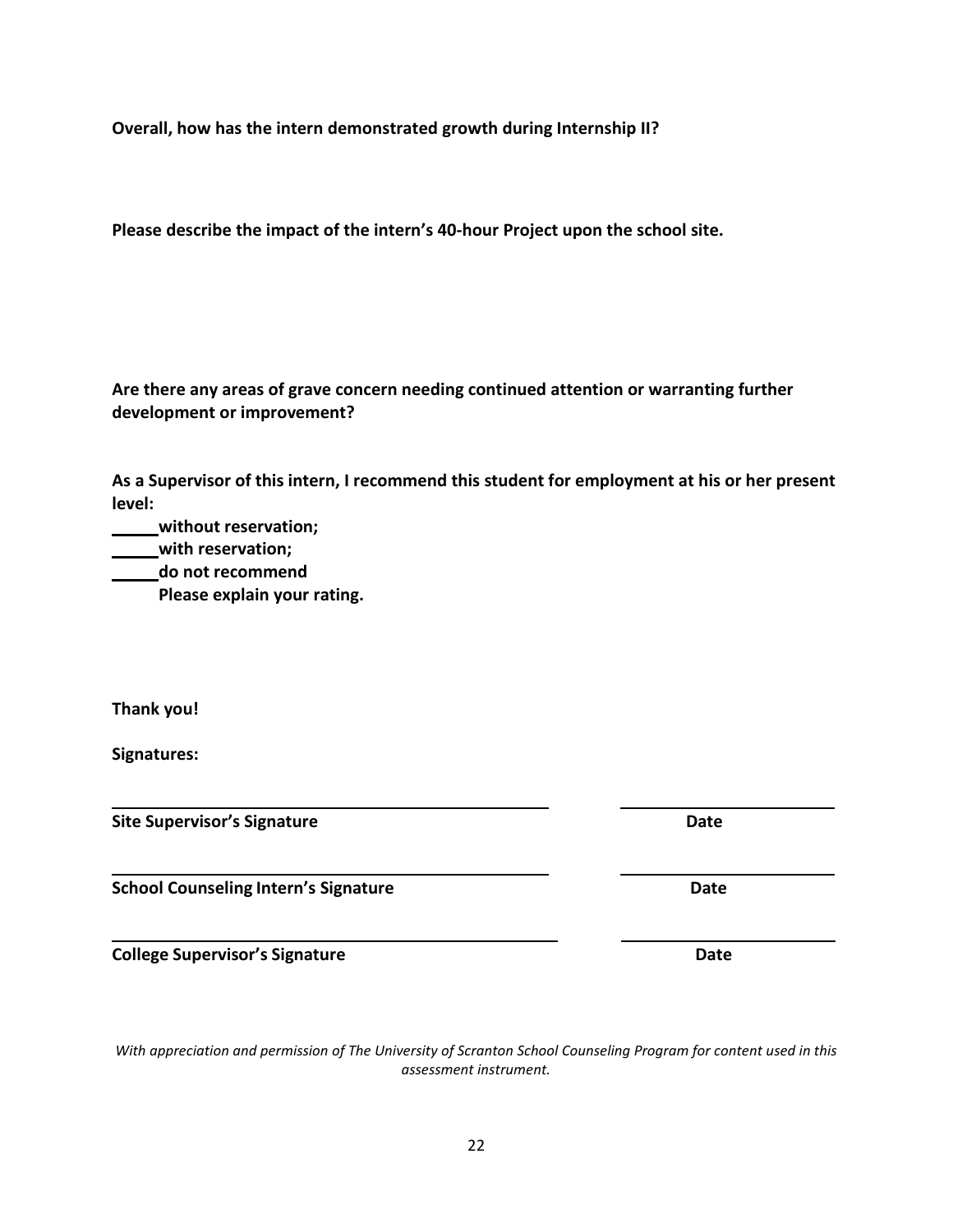## References

<span id="page-23-0"></span>American School Counselor Association (2012). The ASCA National Model: A Framework for School Counseling Programs, Third Edition. Alexandria, VA: Author: page 85.

Department of Counseling and Human Services. (2016). In *School Counseling Internship Manual*, pages 86 -89. University of Scranton, PA. Retrieved from <http://www.scranton.edu/academics/pcps/counseling/programs/school/SC%20In> ternship%20Manual%202016-2017.pdf

Montclair State University Counselor Education Program. Retrieved from

[http://Montclair.edu/graduate](http://montclair.edu/graduate)

House, R.M., & Hays, R.L. (2002). School counselors: Becoming key players in school reform. *Professional School Counseling,* 5, 249-256.

Studer, J.R. (2006). *Supervising the School Counselor Trainee-Guidelines for Practice.* Alexandria, VA: American Counseling Association, pages 135 – 143.